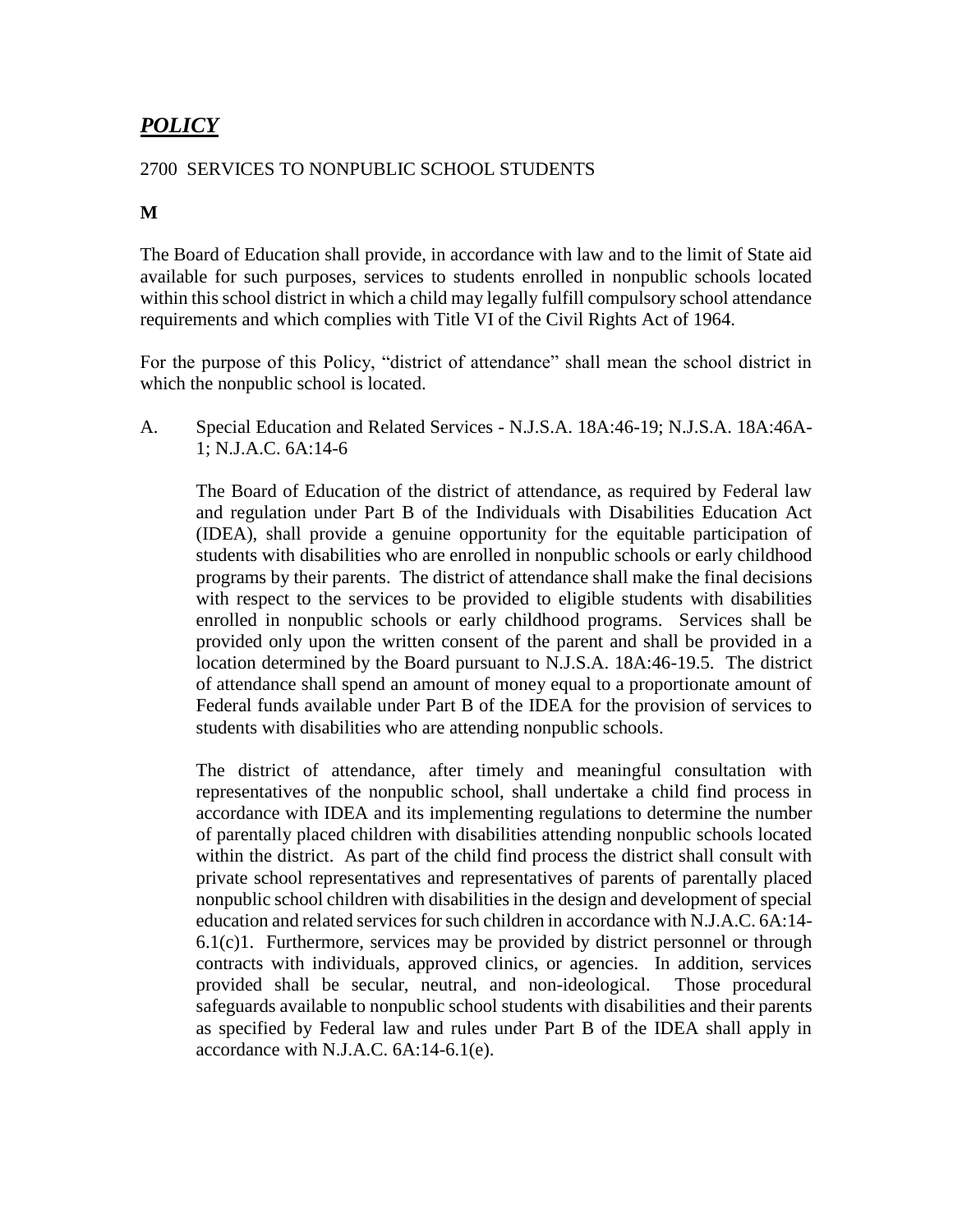If a nonpublic school student with a disability will receive special education or related services from the district, the district shall initiate and conduct meetings according to N.J.A.C. 6A:14-2.3(k) to develop, review, and revise a service plan for the student and ensure a representative of the nonpublic school or early childhood program attends each meeting pursuant to N.J.A.C. 6A:14-6.1(f)2.

The Board shall provide for the services of a certified speech-language specialist for each child attending a nonpublic school located in the school district and classified pursuant to N.J.S.A. 18A:46-8 as requiring the services of a certified speech-language specialist. Services for children enrolled in nonpublic schools shall be provided only upon the consent of the parent or guardian and shall be provided in a location determined by the Board pursuant to rules and regulations of the State Board of Education. The Board shall provide for such transportation and maintenance and the cost shall be paid from State aid received by the district in accordance with N.J.S.A. 18A:46-19.6. Contracts for speech correction services shall be in accordance with N.J.S.A. 18A:46-19.7. Costs and provisions for speech correction services shall be managed in accordance with N.J.S.A. 18A:46-19.7 and N.J.S.A. 18A:46-19.8.

The Board shall provide for the receipt of auxiliary services by children between the ages of five and twenty residing in the State and enrolled full-time in a nonpublic school located in the district in accordance with N.J.S.A. 18A:46A-3. Auxiliary services shall mean compensatory education services for the improvement of students' communication skills; supportive services acquiring communication proficiency in the English language for children of limited Englishspeaking ability; and home instruction services. Services for children enrolled in nonpublic schools shall be provided only upon the consent of the parent and in a location determined by the Board pursuant to rules and regulations of the State Board of Education. The cost of transportation for auxiliary services shall be managed in accordance with N.J.S.A. 18A:46A-6. Contracts for auxiliary services shall be managed in accordance with N.J.S.A. 18A:46A-7. Cost limitations for auxiliary services shall be managed in accordance with N.J.S.A. 18A:46A-8. Calculation of the costs by the Commissioner shall be managed in accordance with N.J.S.A 18A:46A-9.

# B. Health Services - N.J.S.A. 18A:40-23 through 31; N.J.A.C. 6A:16-2.5

The Board shall provide nursing services for students who are enrolled full-time in a nonpublic school located in their district pursuant to N.J.S.A. 18A:40-23. The services shall include assistance with medical examinations; including dental screening, conducting screening of hearing examinations, the maintenance of student health records, and notification of local or county health officials of any student who has not been properly immunized; and conducting examinations of students between the ages of ten and eighteen for the condition known as scoliosis. The Board shall adopt written policies and procedures extending the emergency care provided to public school students to those students who are enrolled full-time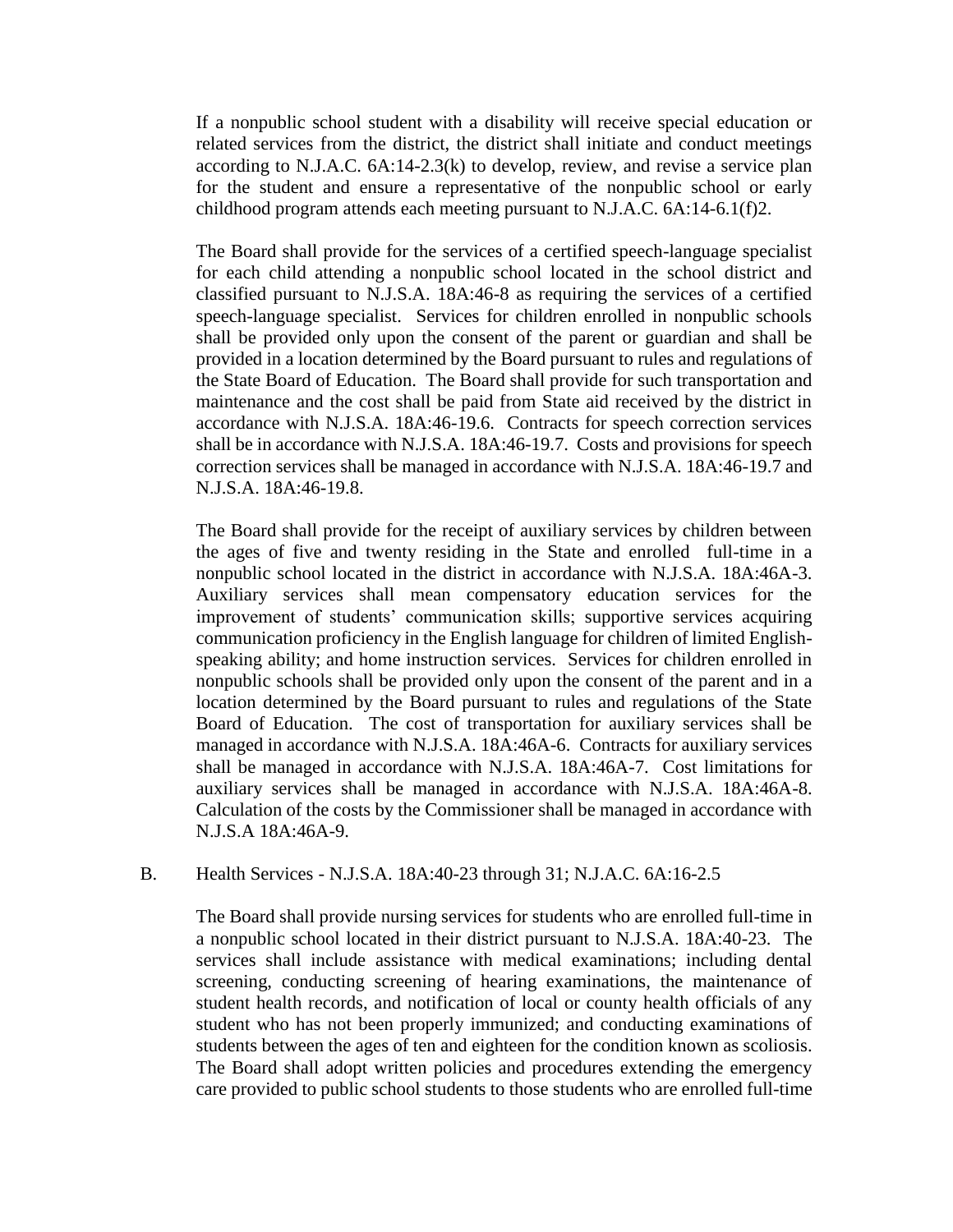in the nonpublic school or are injured or become ill at school or during participation on a school team or squad in accordance with N.J.A.C. 6A:16-2.5(b).

Nursing services funded by the Board pursuant to N.J.S.A. 18A:40-23 et seq. shall be provided by a registered nurse licensed by the New Jersey State Board of Nursing who is an employee of the school district or a third-party contractor or is an independent contractor. The Board shall either employ a qualified independent contractor to provide nursing services or shall contract, pursuant to N.J.S.A. 18A:40-28, with other district Boards of Education or with a public or private agency approved by the Commissioner to provide nursing services, pursuant to N.J.A.C. 6A:14-5.2. Prior to any change in the provision of nursing services, the Board shall provide timely and meaningful consultation with appropriate nonpublic school representatives, including parents, pursuant to N.J.S.A. 18A:40-28.

The nursing services provided to nonpublic school students shall not include instructional services in accordance with N.J.A.C. 6A:16-2.5(f). A nonpublic school may decline nursing services required or permitted by submitting to the district of attendance notification in accordance with N.J.A.C. 6A:16-2.5(g). A student who is enrolled in a nonpublic school and whose parent objects to the student receiving any service provided under N.J.A.C. 6A:16-2.5 shall not be compelled to receive the service except for a physical or medical examination to determine whether the student is ill or infected with a communicable disease pursuant to N.J.S.A. 18A:40-30.

The Board of Education shall provide health services based upon the following: the funding for services shall be based upon the nonpublic school enrollment on the last school day prior to October 16 of the preceding school year; a report provided to the New Jersey Department of Education (NJDOE) by the district of attendance or nonpublic school that includes the nonpublic school enrollment on the last school day prior to October 16 of the preceding school year; and the funds expended by the district of attendance for administrative costs shall be limited to the actual costs or six percent of the funds allocated annually for each participating nonpublic school, whichever is less. Administrative costs shall include, but not be limited to, the costs related to the district of attendance annual consultation, bidding, program and contract management, and oversight and quality control.

The Superintendent or designee of the district of attendance in which a nonpublic school is located shall confer annually with the administrator of the nonpublic school for the following purposes: to advise the nonpublic school of the amount of funds allocated to it by the NJDOE for the provision of health services for full-time students enrolled in the nonpublic school; to agree on the basic health services that shall be provided; the additional medical services, equipment, or supplies that may be provided as set forth in [N.J.S.A. 18A:40-23](https://advance.lexis.com/document/?pdmfid=1000516&crid=ade818a4-e3b3-4031-a37e-03b340d5261a&pddocfullpath=%2Fshared%2Fdocument%2Fadministrative-codes%2Furn%3AcontentItem%3A5NNT-TPJ0-00BY-K4M3-00000-00&pdtocnodeidentifier=AAJAAVAADAAF&ecomp=28htkkk&prid=f64895db-a191-402e-b7af-d2be4c0a88a6) et seq.; to discuss the criteria to be used in the selection of a nursing service provider by the district of attendance for the nonpublic school; and to ascertain the level of satisfaction of the nonpublic school with the current nursing service provider. If the Superintendent or designee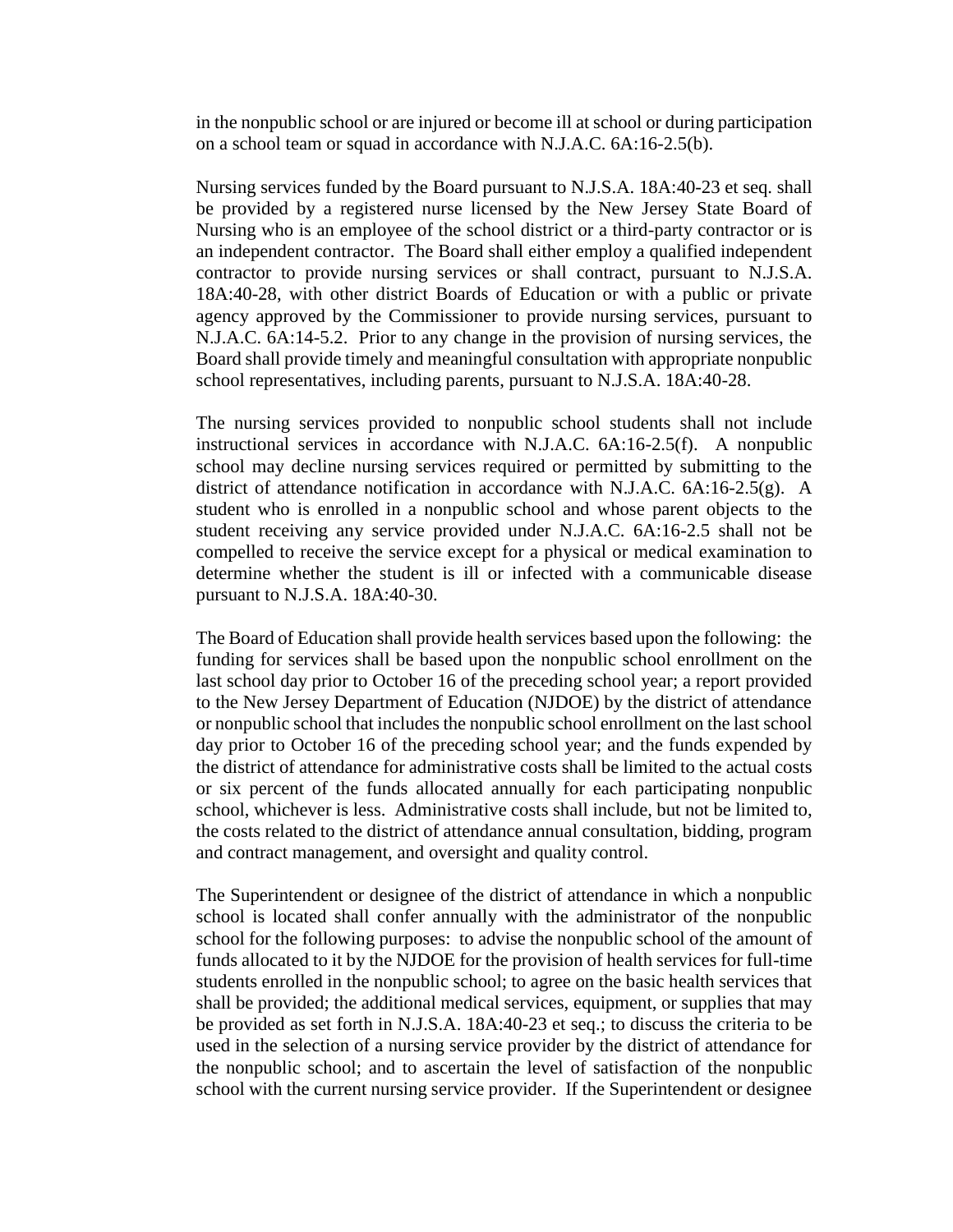and the nonpublic school administrator cannot reach agreement regarding the health services and additional medical services to be provided, the County Office of Education shall provide assistance; to assure that a description of the provision of nursing services is reflected in the nursing services plan of the district of attendance; and to ensure nonpublic school students in the district of attendance who are knowingly without medical coverage have access to the New Jersey FamilyCare program and to make information accessible regarding the program to the nonpublic school students, pursuant to N.J.S.A. 18A:40-34. The Superintendent or designee must submit a report to the Executive County Superintendent on or before October 1 annually in accordance with N.J.A.C. 6A:16-2.5(k).

C. Textbook Aid to Public and Nonpublic Schools - N.J.S.A. 18A:58-37 et seq.; N.J.A.C. 6A:23A-20 et seq.

N.J.S.A. 18A:58-37.3 requires the Board in which a nonpublic school is located to purchase and to loan, without charge, upon individual requests, textbooks to students in the nonpublic school or schools located within the district of attendance when such students are residents of the State. The Board shall not be required to expend funds for the purchase and loan of textbooks in excess of the amounts provided in State aid. Students who are enrolled in a nonpublic school whose parents do not maintain a residence in this State are not eligible to receive such textbooks. Students who are enrolled in a nonpublic school whose tuition is paid by the district of attendance are not eligible to receive such textbooks. The Board shall distribute to all students on an equitable basis existing book stocks and newly purchased textbooks purchased pursuant to N.J.S.A. 18A:58-37.1 et seq. The Board shall not discriminate against students in either public or nonpublic schools.

An individual written request for the loan of textbooks shall be signed by the parent(s) of nonpublic school students and shall be submitted directly to the Board of the district of attendance or may be forwarded collectively by the nonpublic school. Requests must be received by the Board by March 1 preceding the school year. All individual requests must be made in accordance with N.J.A.C. 6A:23A-20.3.

In accordance with N.J.A.C. 6A:23A-20.4, all textbooks purchased under the provisions of N.J.S.A. 18A:58-37.1 et seq. shall remain the property of the district which shall indicate such ownership in each book by a label. The Board shall be responsible for the receipt of the textbooks from the vendor and inventory of such textbooks. The Board may require that the textbooks be returned to the district at the end of the school year or may enter into agreements with the nonpublic schools to store such books. In the event of such an agreement, the Board shall not pay storage charges of any kind to a nonpublic school for this service.

The Board's accounting entries in relation to expenditures for the purchase of textbooks shall be managed in accordance with N.J.A.C. 23A-20.5.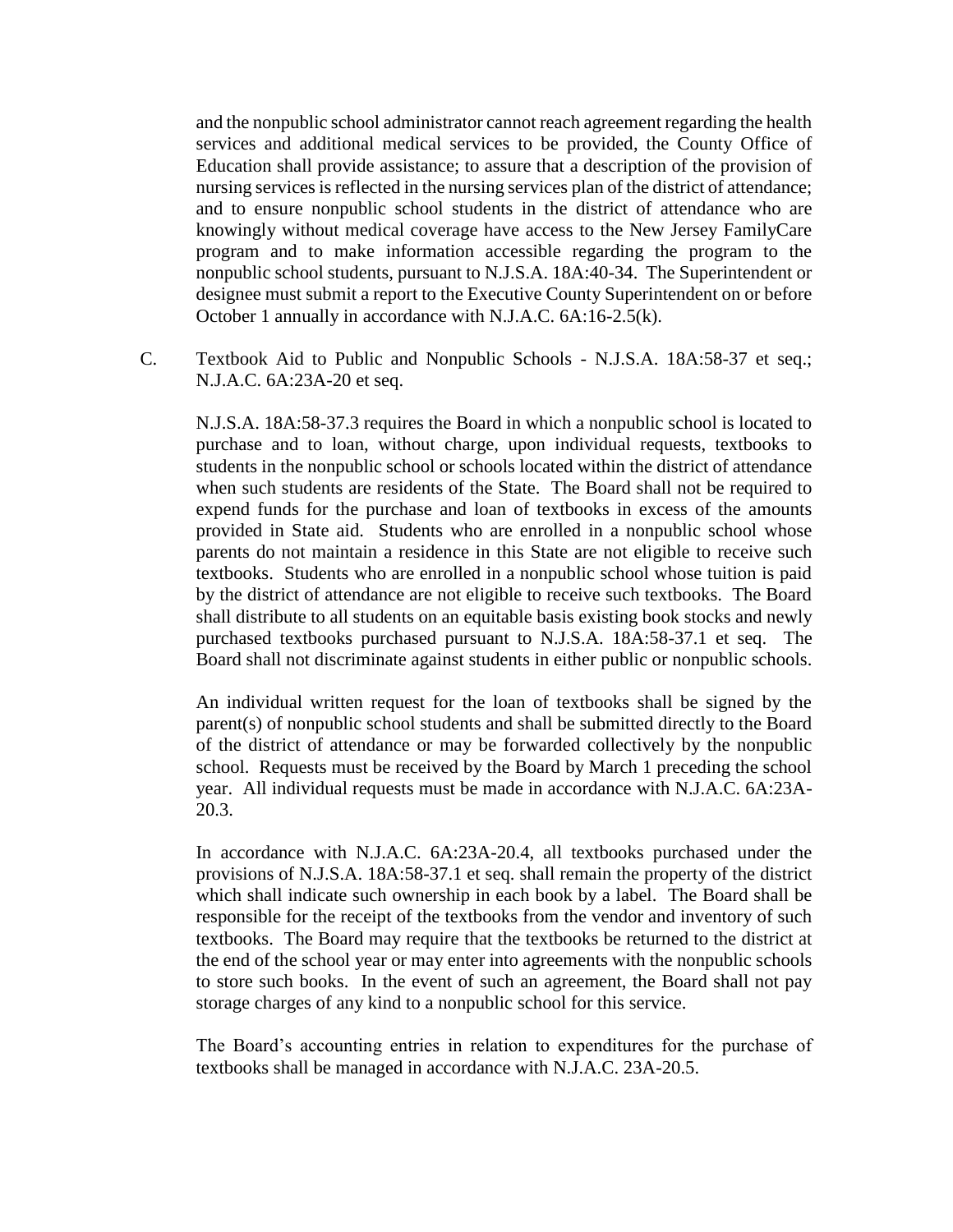N.J.S.A. 18A:40-23 through 31; 18A:46-19; 18A:46A-1; 18A:58-37 et seq. N.J.A.C. 6A:14-6; 6A:16-2.5; 6A:23A-20 et seq.

Adopted: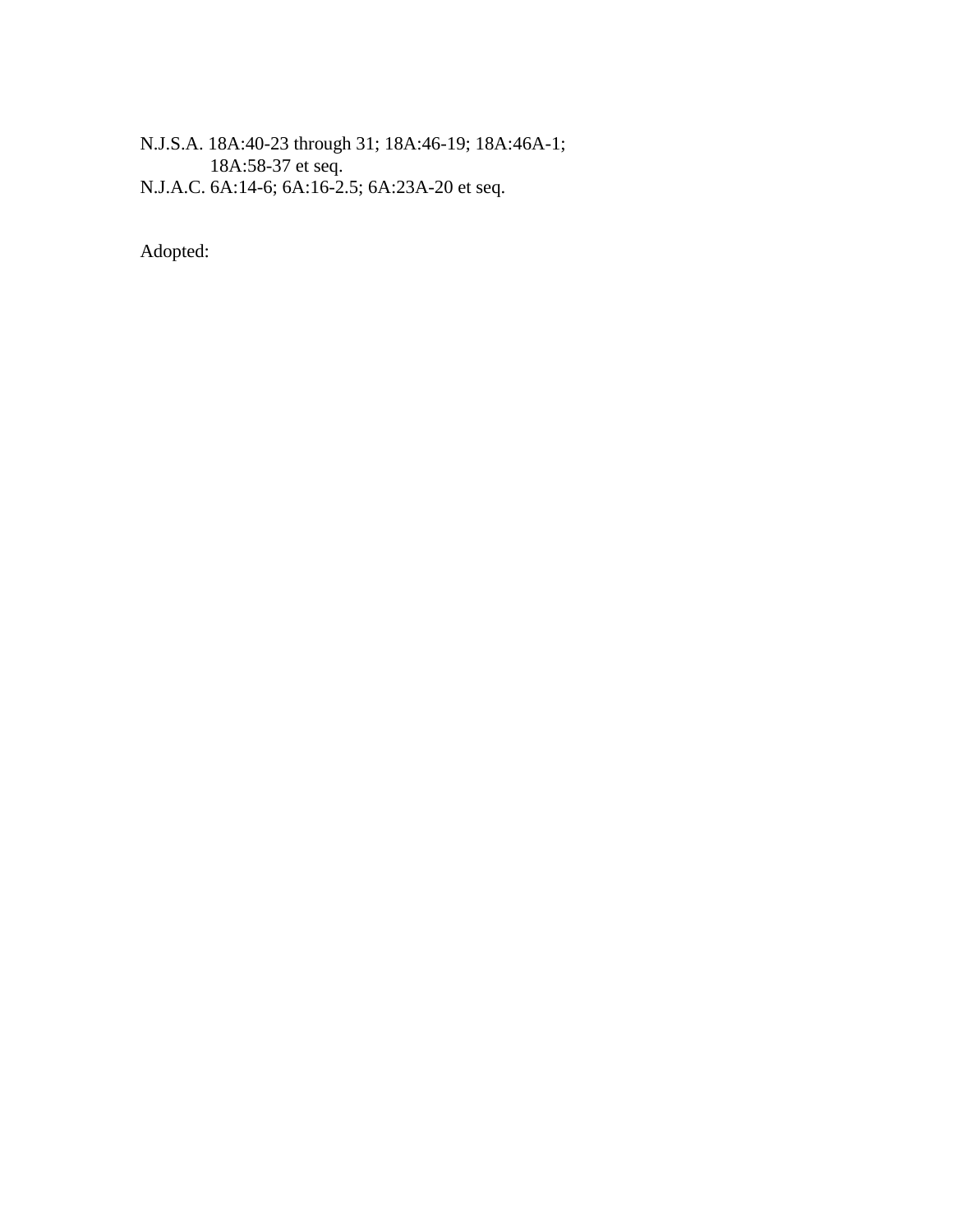# 7100 LONG-RANGE FACILITIES PLANNING

## **M**

The Board of Education recognizes that sound planning based on accurate information is essential to the provision of suitable educational facilities. In order to ensure that future district construction is planned on the basis of need, the Board, in accordance with N.J.S.A. 18A:7G-4 and N.J.A.C. 6A:26-2.1 et seq., will maintain and submit a Long-Range Facilities Plan (LRFP) to the New Jersey Department of Education. Except as provided in N.J.A.C. 6A:26-3.14, no school facilities project will be considered or approved unless the district's LRFP has been submitted to and approved by the Commissioner of Education.

Long-range facilities planning by the school district shall be in accordance with the provisions of N.J.A.C. 6A:26-2 et seq.

N.J.S.A. 18A:7G-1 et seq.; 18A:33-1 et seq. N.J.A.C. 6A:26-2.1 et seq.

Adopted: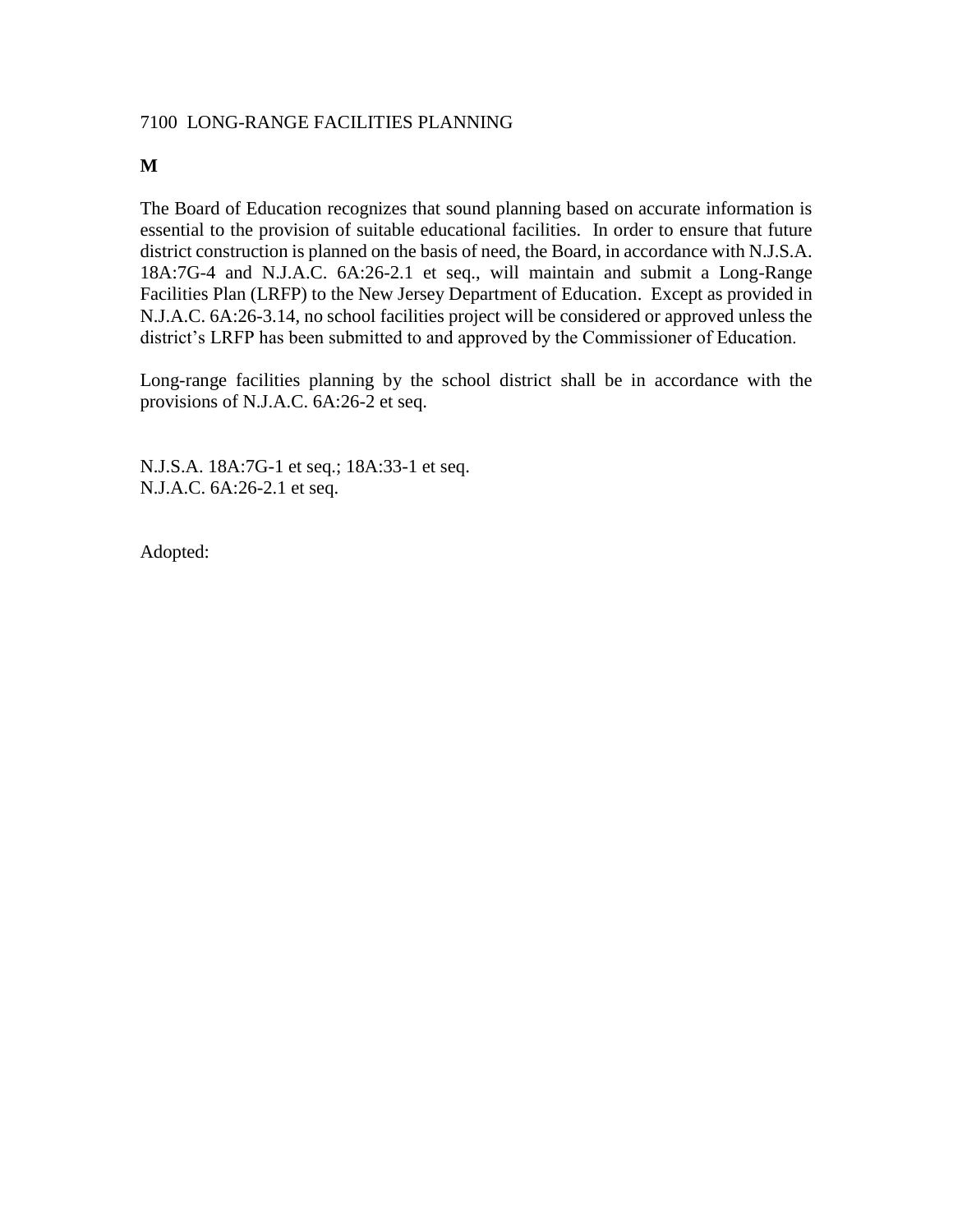# 7101 EDUCATIONAL ADEQUACY OF CAPITAL PROJECTS

Capital projects that affect any of the criteria for educational adequacy shall be reviewed and approved by the Division of Administration and Finance (Division) in accordance with N.J.A.C. 6A:26-5 et seq. The criteria are the number, configuration, size, location, or use of educational spaces within a school facility. The review for educational adequacy shall take into consideration the suitability of the number, configuration, size, location, and use of educational spaces; built-in furniture and equipment; and provisions for the disabled.

Projects requiring approval for educational adequacy, as defined in N.J.A.C. 6A:26-5.1 are: new school facilities including pre-fabricated facilities; additions to existing school facilities; alterations to the total number, dimension in volume and/or area, configuration or location of educational spaces or the number of any one kind of educational space; and installation of temporary facilities.

New Jersey Schools Development Authority (Development Authority), Regular Operating District (ROD), along with other capital projects, are subject to educational adequacy reviews pursuant to N.J.A.C. 6A:26-5.1(b). The Executive County Superintendent shall approve any change of use of instructional space that is not a capital project.

Educational specifications for educational adequacy reviews shall be prepared and submitted in accordance with N.J.A.C. 6A:26-5.2. Educational specifications shall detail the educational program activities and requirements for each space proposed in the capital project, and shall refer to the New Jersey Student Learning Standards wherever appropriate. The educational specifications shall include an itemized list of furniture, equipment, and support spaces required to conduct the educational program specified for each space, together with their net areas in square feet, as well as the net of the total room area required for each space. The educational specifications shall also include specific technical and environmental criteria, adjacencies and other requirements for the educational program and a building-space program that indicates the number and net area in square feet of each instructional, specialized instructional, administrative, and support space in each existing or proposed building included in the capital project and/or temporary facility.

Schematic plans and other related project documents will be prepared and submitted in accordance with N.J.A.C. 6A:26-5.3.

A project cost estimate on a form provided by the Commissioner of Education, a project schedule, a copy of the dated transmittal letter to the Executive County Superintendent indicating project document submission to the Division, and a copy of the transmittal letter indicating the date of plan submission to the local planning board shall be submitted in accordance with N.J.A.C. 6A:26-5.3(b)4.

In the case of a Development Authority school facilities project, upon completion of detailed plans and specifications, the Development Authority on behalf of the district shall apply, upon completion of detailed plans and specifications, for final approval of the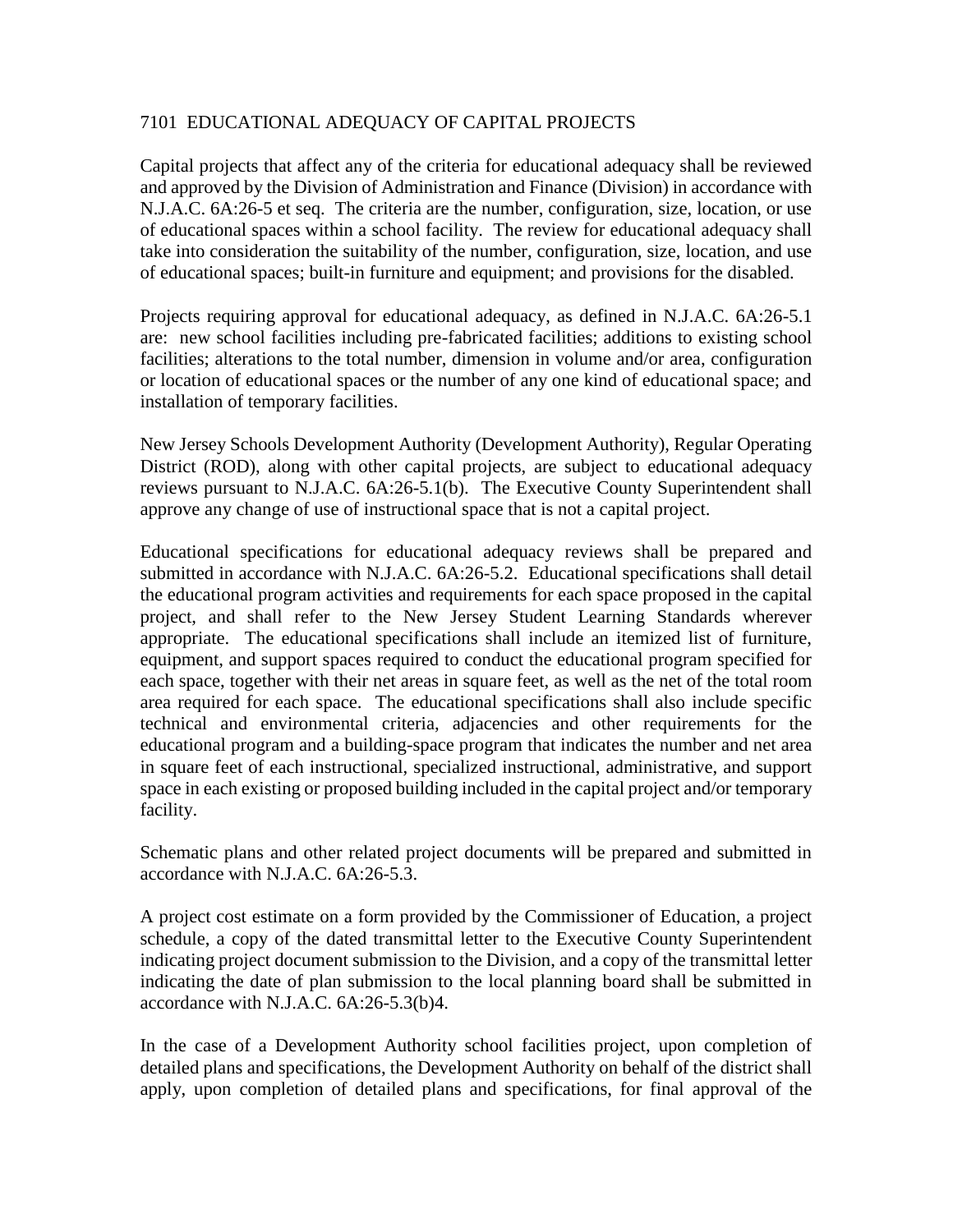project's educational adequacy of the project in accordance with N.J.A.C. 6A:26-5.4(a). In the case of a ROD school facilities project or another capital project, the school district shall apply upon the completion of final plans and specifications for final approval of the educational adequacy of the project in accordance with N.J.A.C. 6A:26-5.4(b). In the case of a temporary facility, the school district or the Development Authority on behalf of the school district for Development Authority school facilities projects, shall apply upon the completion of detailed plans and educational specifications for approval of the temporary facility's adequacy in accordance with N.J.A.C. 6A:26-5.4(c).

The Division shall collect fees for its reviews according to N.J.A.C. 6A:26-5.5.

For a Development Authority school facilities project not subject to educational adequacy review, the Division shall issue a preliminary project report and shall forward the report to the Department of Community Affairs in accordance with N.J.A.C. 6A:26-5.6(a). The review shall require the documentation required by the Uniform Construction Code (UCC) in accordance with N.J.A.C. 5:23-2.15.

For a ROD school facilities project or other capital project, not subject to educationaladequacy review, the Division shall make a determination of the project's final eligible costs and shall forward their determination to the Department of Community Affairs in accordance with N.J.A.C. 6A:26-5.6(b). The review shall include the documentation required by the UCC in accordance with N.J.A.C. 5:23-2.15.

N.J.A.C. 6A:26-5.1 et seq.; N.J.A.C. 5:23-2.15

Adopted: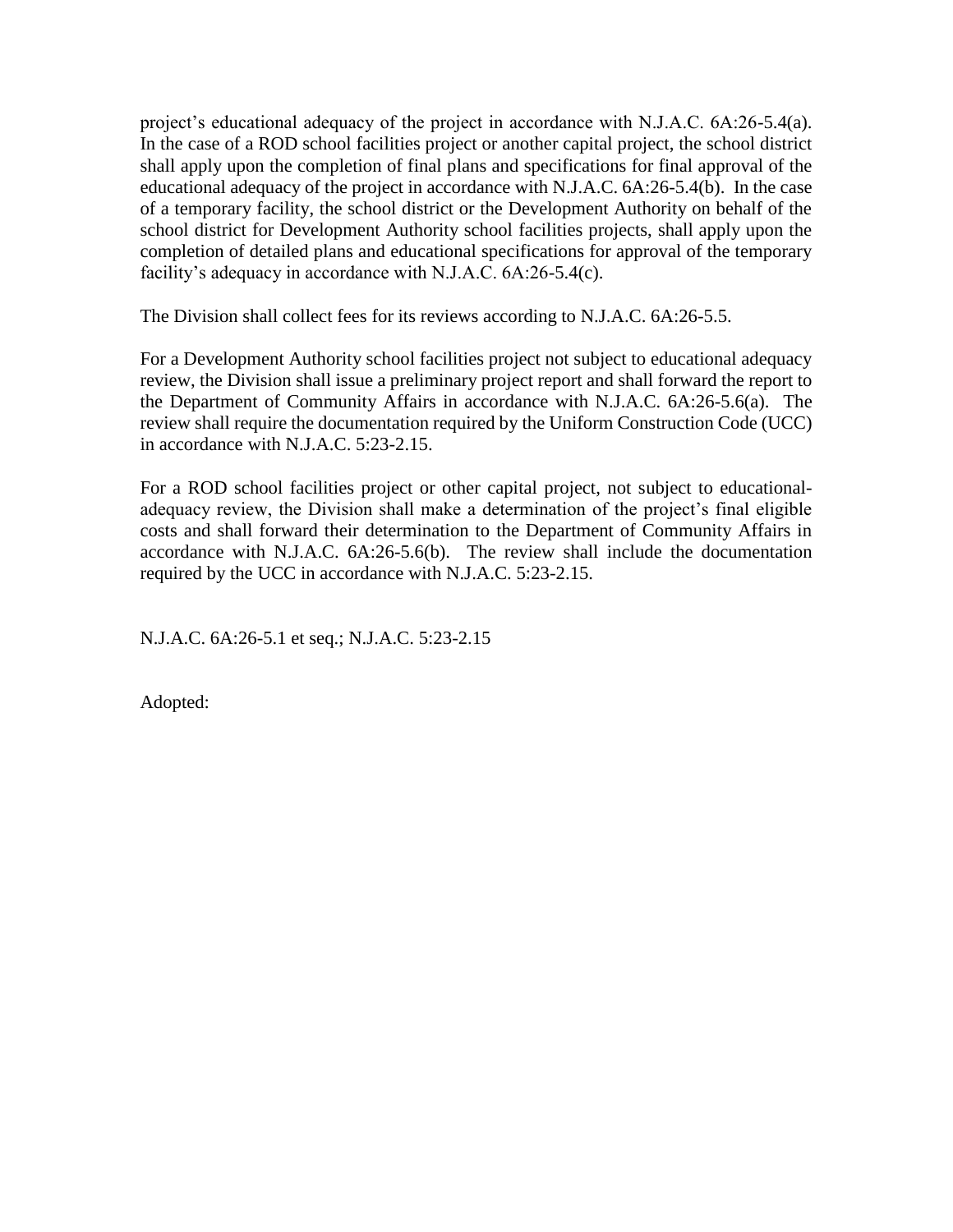### 7102 SITE SELECTION AND ACQUISITION

The Board of Education may need to select and acquire new sites for school district facilities. Site acquisition for school purposes and every acquisition of land will be made pursuant to N.J.A.C. 6A:26-3.12 and N.J.A.C. 6A:26-7.1 through 7.3.

Every acquisition of land, whether by purchase, condemnation, or by gift or grant, to be used as a school site shall comply with the requirements of N.J.A.C. 6A:26-7.1 et seq. The school district, or the New Jersey Schools Development Authority (Development Authority) on behalf of the district, shall submit information to the Division of Administration and Finance (Division) to obtain approval for land in connection with a school facilities project in accordance with the provisions of N.J.A.C. 6A:7.1(b).

In the event the school district intends to acquire land not in connection with a school facilities project, the district shall submit all of the information required under N.J.A.C. 6A:26-7.1(b) except N.J.A.C. 6A:26-7.1(b)1.ii and N.J.A.C. 6A:26-7.1(b)1.iii, and shall further be excepted from the requirements of N.J.A.C. 6A:26-7.1(d) and N.J.A.C. 6A:26- 7.1(e). If the school district later intends to change the use of the land and use as a school site, the school district shall be required to submit all of the information required under N.J.A.C. 6A:26-7.1 and the exceptions outlined above shall no longer apply.

In accordance with the provisions of N.J.A.C. 6A:26-7.1(d), school site sizes shall be directly related to the acreage required for the structures and activities to be situated thereon. Except where specifically noted for multiple or shared use, the acreage shall be considered for single use.

All school sites shall have sufficient acreage for the placement of the school facility; expansion of the building to its maximum potential enrollment; the placement of all other structures such as greenhouses, storage buildings, school bus maintenance buildings or garages, and any other above or below ground structure, which is to be placed thereon; multi-purpose physical education fields and, for preschool through grade five school facilities, a playground required to support the achievement of the New Jersey Student Learning Standards as defined by the number of physical education teaching stations applicable to the school facility pursuant to the facilities efficiency standards and the approved programmatic model; disabled-accessible pedestrian walkways, roadways, and parking areas on which people and vehicles access the building; public and service access roads onto the site including, where warranted, a one-way school bus road of thirty foot width and a two-way road of thirty-six foot width; a school bus drop-off area; and eighteen foot wide posted fire lanes for fire apparatus; and a thirty-foot wide access around the entire building.

Land owned by the Board of Education that does not meet the standards of N.J.A.C. 6A:26- 7.1 may be supplemented pursuant to the requirements of N.J.A.C. 6A:26-7.1(f).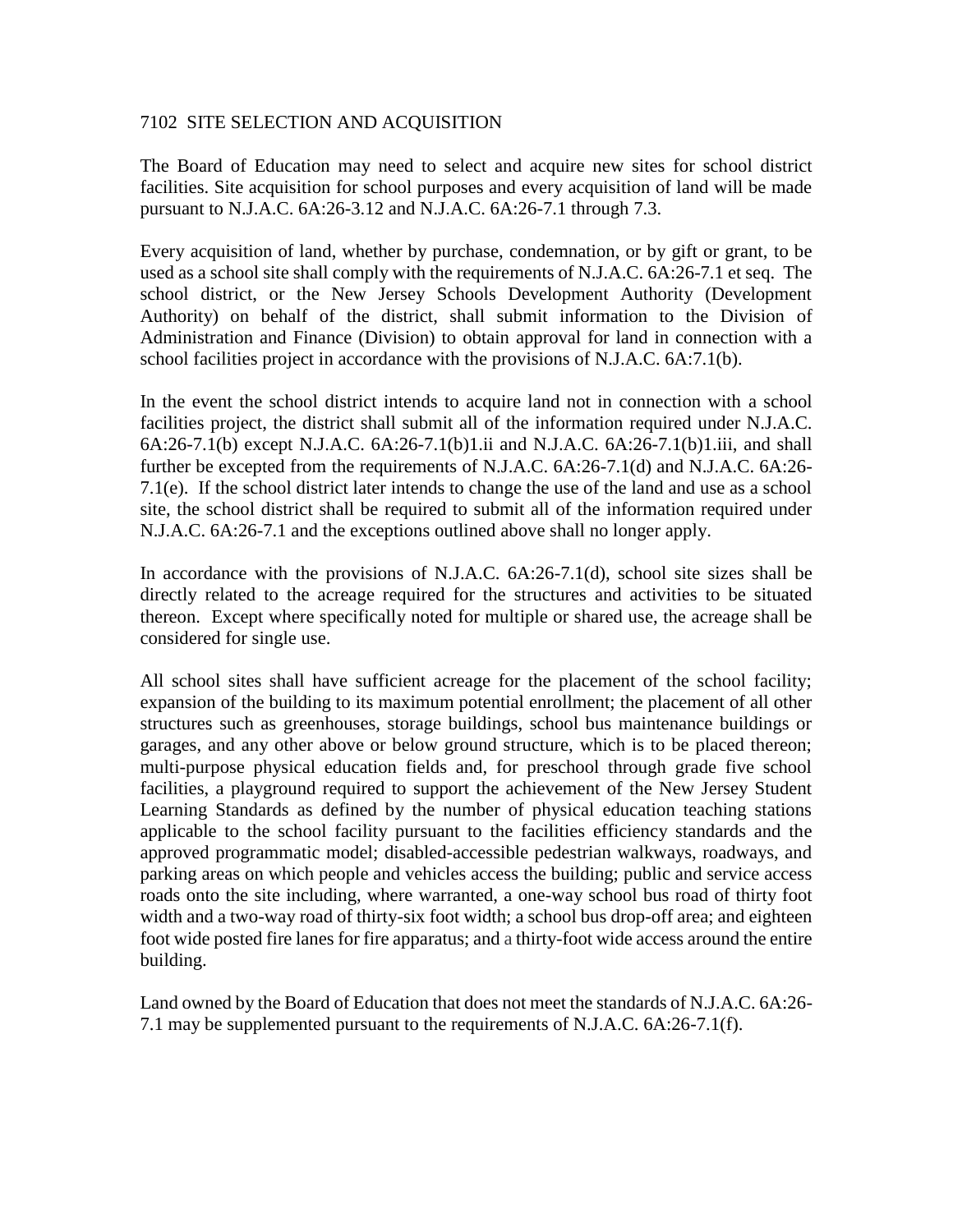Pursuant to N.J.A.C.  $6A:26-7.1(g)$ , the Division's approval shall remain effective for three years, after which time Division approval shall again be required to be obtained prior to acquiring land.

The Development Authority may acquire land on behalf of a school district eligible for one hundred percent State support of final eligible costs for school facilities projects that are consistent with the school district's approved Long Range Facilities Plan (LRFP). For such school districts, the New Jersey Department of Education shall require submission of all information set forth in N.J.A.C. 6A:26-7.1(b) to demonstrate compliance with N.J.A.C. 6A:26-7. The Development Authority may submit the required information on behalf of such school districts.

In accordance with N.J.A.C. 6A:7.3, the Board of Education may acquire an existing facility through purchase, gift, lease, or otherwise provided the Board complies with all procedures and rules pertaining to the appropriation and use of capital funds as required by N.J.S.A. 18A:20-4 and 4.2 and the Board has the facility approved in accordance with N.J.A.C. 6A:26-3, which applies to the acquisition of a school site and for the construction of a new facility. Facilities to be procured for temporary use shall comply with N.J.A.C. 6A:26-8 if subject to educational-adequacy review pursuant to N.J.A.C. 6A:26-5.4(c) because the facilities will house students.

N.J.A.C. 6A:26-3.12; 6A:26-7.1; 6A:26-7.2; 6A:26-7.3

Adopted: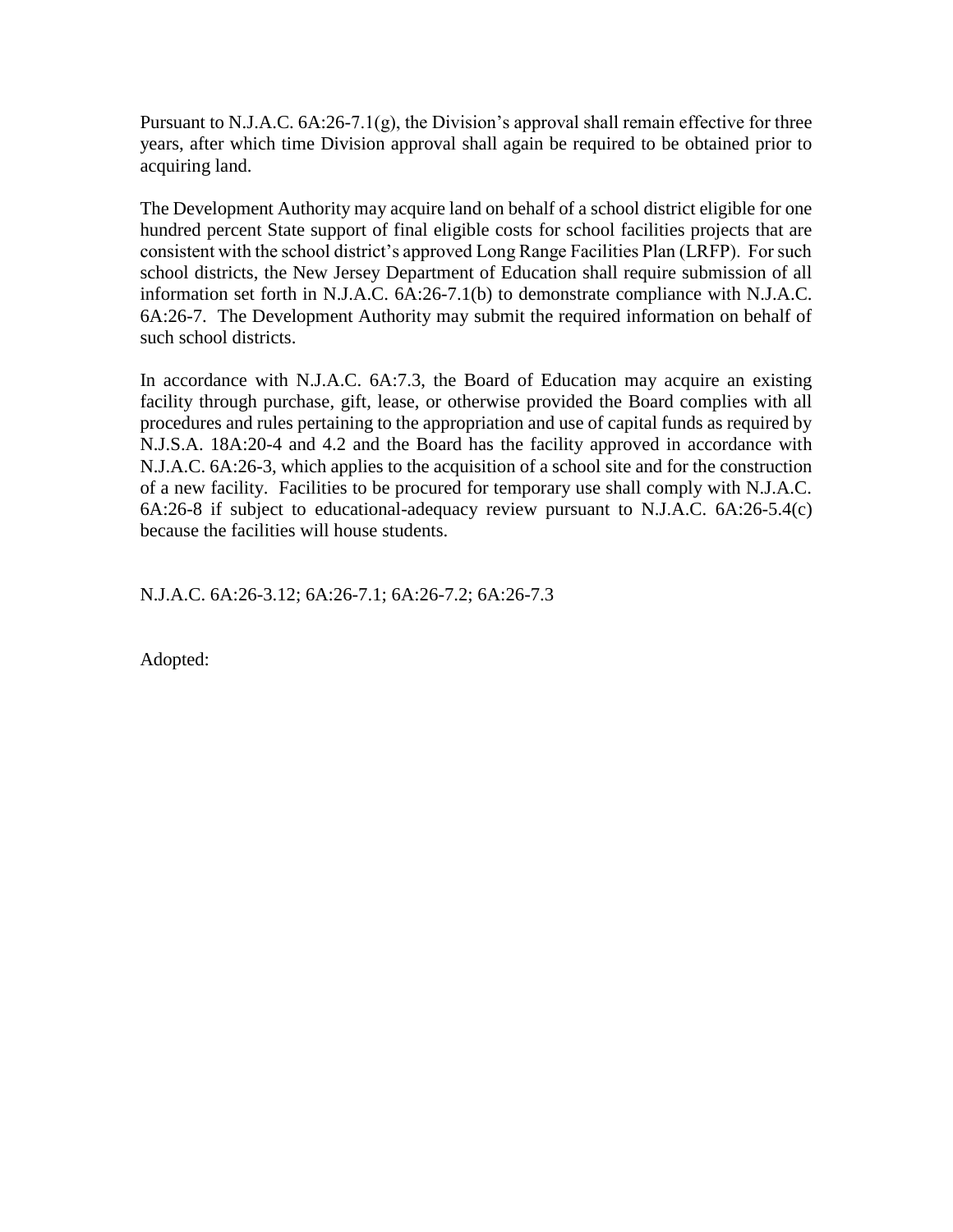### 7130 SCHOOL CLOSING

The Board of Education recognizes its responsibility to provide a thorough and efficient program of free public education and appropriate facilities to house that program. The Board further recognizes that declining enrollments, diminished resources, district reorganization, and/or other good cause may require the use of one or more district facilities for educational purposes be abandoned.

To receive approval for the closing of a school the Board shall provide the Division of Administration and Finance (Division) and the Executive County Superintendent with the following assurances:

- 1. The proposed closing is consistent with the district's approved LRFP because:
	- a. The school district has demonstrated that sufficient school building capacity exists to house students for the five years following the closing; or
	- b. The school district has demonstrated through a feasibility study that the benefits of undertaking new construction outweigh those of rehabilitating the school proposed for closure.
- 2. The use of temporary facilities in the remaining schools does not result or increase from an overall facilities shortage caused by the school closing; and
- 3. The re-assignment of students to other schools in the district does not produce, sustain nor contribute to unlawful segregation, separation, or isolation of student populations on the basis of race or national origin.

A request for approval from the Division for the school closing shall include the recommendation of the Executive County Superintendent. A letter of approval from the Division based on the information in N.J.A.C. 6A:26-7.5(a) and as listed above shall be required before the school's closing.

The Division shall notify the school district in writing of its determination with respect to the requested school closing, with a copy provided to the Executive County Superintendent.

N.J.S.A. 18A:20-36; 18A:33-1 N.J.A.C. 6A:26-7.5

Adopted: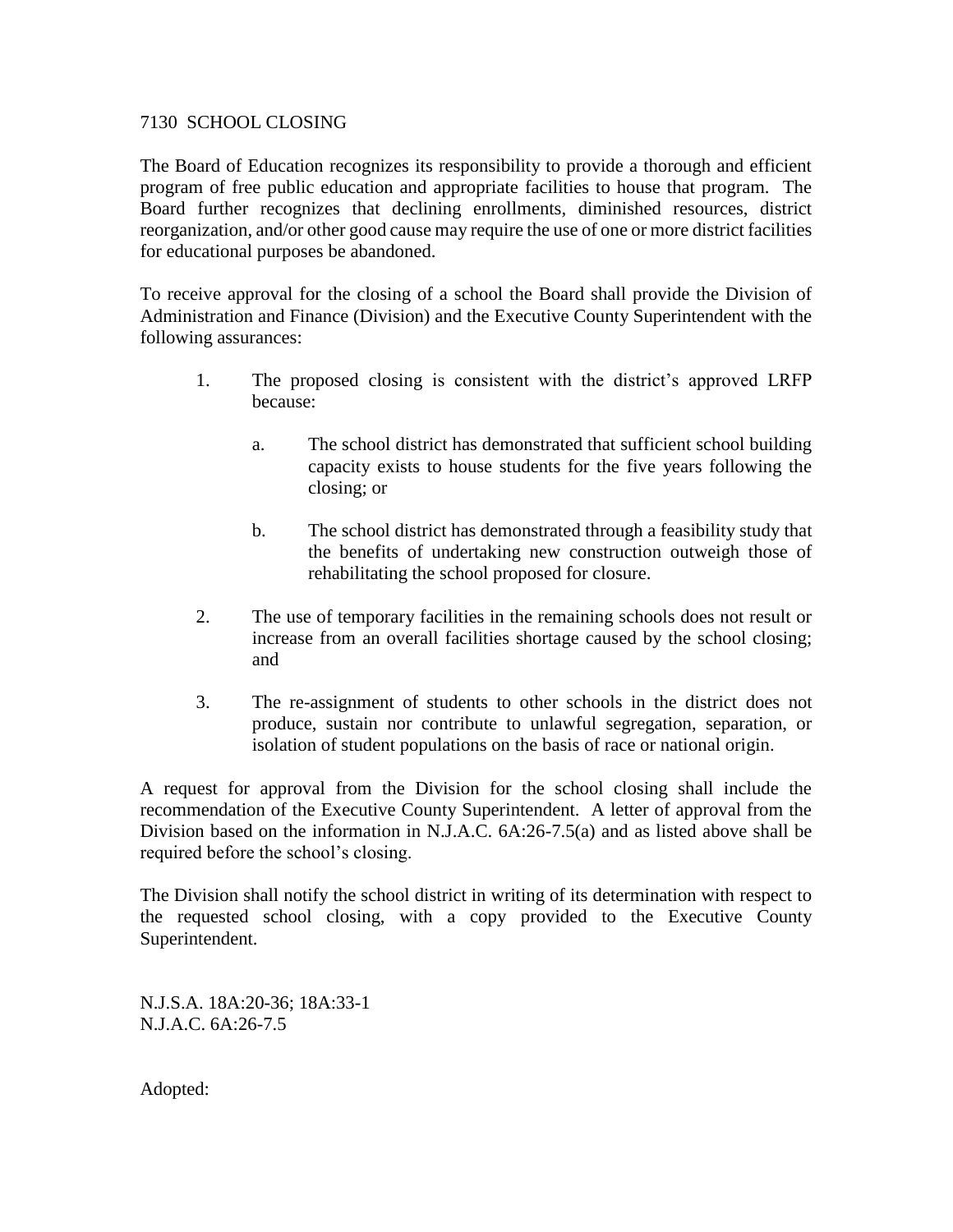#### 7300 DISPOSITION OF PROPERTY

The Board of Education believes the efficient administration of the district requires the disposition of property and goods no longer necessary for school purposes. The Board directs the periodic review of all district property and authorizes the disposition by sale, donation, or discard of any property no longer required for the maintenance of the educational program or the efficient management of the school district. The disposition of any school property will be in accordance with this Policy and applicable laws.

Real estate property will be disposed of by sale or otherwise, in accordance with N.J.S.A. 18A:20-5 through 18A:20-7 and N.J.A.C. 6A:26-7.4. If an approved site, or interest therein, is to be altered or disposed of through sale, transfer or exchange of all or part of the total acreage, including facilities, if applicable, a written request for approval of the disposal will be made to the Division of Administration and Finance (Division) in accordance with the requirements of N.J.A.C. 6A:26-7.4. The Division will notify the district of its approval or disapproval.

The Board may, by resolution and by sealed bid or public auction, authorize the sale of its personal property not needed for school purposes, and disposal of any property declared scrap or waste. If the estimated fair value of the property to be sold exceeds fifteen percent of the bid threshold in any one sale and it is neither livestock nor perishable goods, it shall be sold at public sale, together with a description of the items to be sold and the conditions of sale, shall be published once in an official newspaper. By resolution of the Board, the purchasing agent may include the sale of personal property no longer needed for school purposes as part of specifications to offset the price of a new purchase. In the event no bids are received for personal property or the personal property is not sold at private sale pursuant to, N.J.S.A. 18A:18A-45, the Board may declare the personal property as scrap or waste and dispose of it locally.

Personal property may be sold to the United States, the State of New Jersey, or to any body politic in the State of New Jersey, or any foreign nation which has diplomatic relations with these United States by private sale without advertising for bids.

Notwithstanding anything to the contrary in this Policy, property acquired with Federal funds for use in a Federally funded program will be disposed of in accordance with applicable law and guidelines.

The Superintendent shall develop regulations for the disposition of district property that provide for the review of the continued usefulness of all property in conjunction with the periodic inventory of property; the recommendation for Board designation of property for sale, donation, or discard; and the disposition of property in a fair and open manner consistent with the public interest and applicable laws.

N.J.S.A. 18A:18A-5; 18A:18A-45; 18A:20-5 through 18A:20-7 N.J.A.C. 6A:26-7.4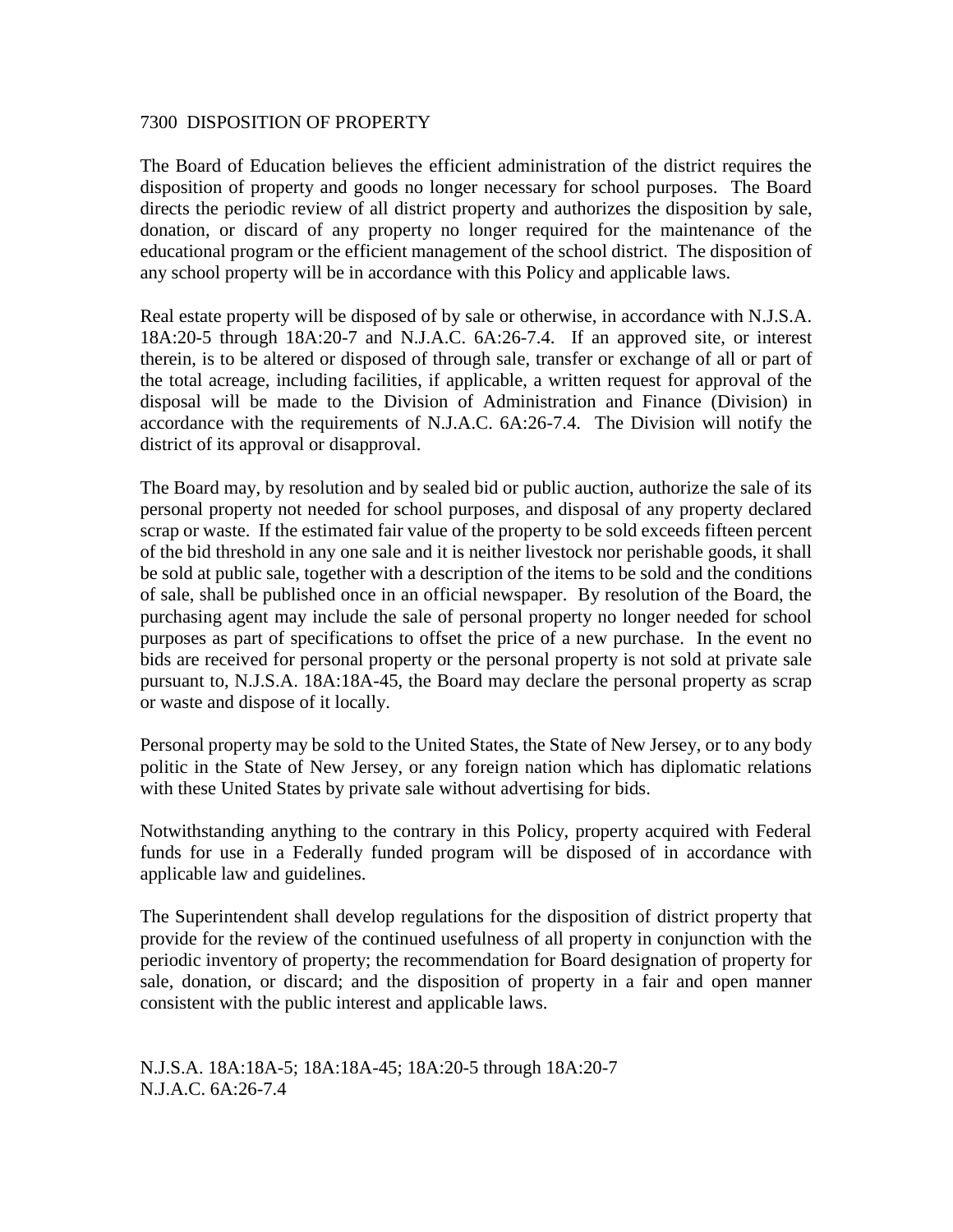# *REGULATIONS*

# R 7100 LONG-RANGE FACILITIES PLANNING

# **M**

- A. Responsibilities of the School District N.J.A.C. 6A:26-2.1
	- 1. The school district shall amend its Long Range Facilities Plan (LRFP) at least once every five years following the approval of the 2005 LRFP on software made available by the New Jersey Department of Education (NJDOE) and in accordance with the instructions for completing the software.
	- 2. The LRFP shall detail the school district's school facilities, other facilities, temporary facilities, and the school district's plan for meeting school facilities needs during the ensuing five years.
- B. Completion of Long Range Facilities Plans N.J.A.C. 6A:26-2.2
	- 1. Each LRFP shall include:
		- a. Enrollment projections for the school district for the five years covered by the plan in accordance with the requirements of N.J.A.C. 6A:26-2.2(a)1;
		- b. The functional capacity of every school facility in the school district in accordance with N.J.A.C. 6A:26-2.2(a)2;
		- c. An inventory of every school facility, other facility, and temporary facility in the school district in accordance with N.J.A.C. 6A:26-  $2.2(a)3;$
		- d. An inventory of all school district-owned land in accordance with N.J.A.C. 6A:26-2.2(a)4;
		- e. A listing of the approximate size and nature of any new sites that may be needed for school facilities projects set forth in the LRFP in accordance with N.J.A.C.  $6A:26-2.2(a)5$ ;
		- f. An inventory of all building systems within each facility in accordance with N.J.A.C.  $6A:26-2.2(a)6$ ;
		- g. A determination of the life expectancy of all building systems;
		- h. A determination of any building system deficiencies in each school facility and the required remediation;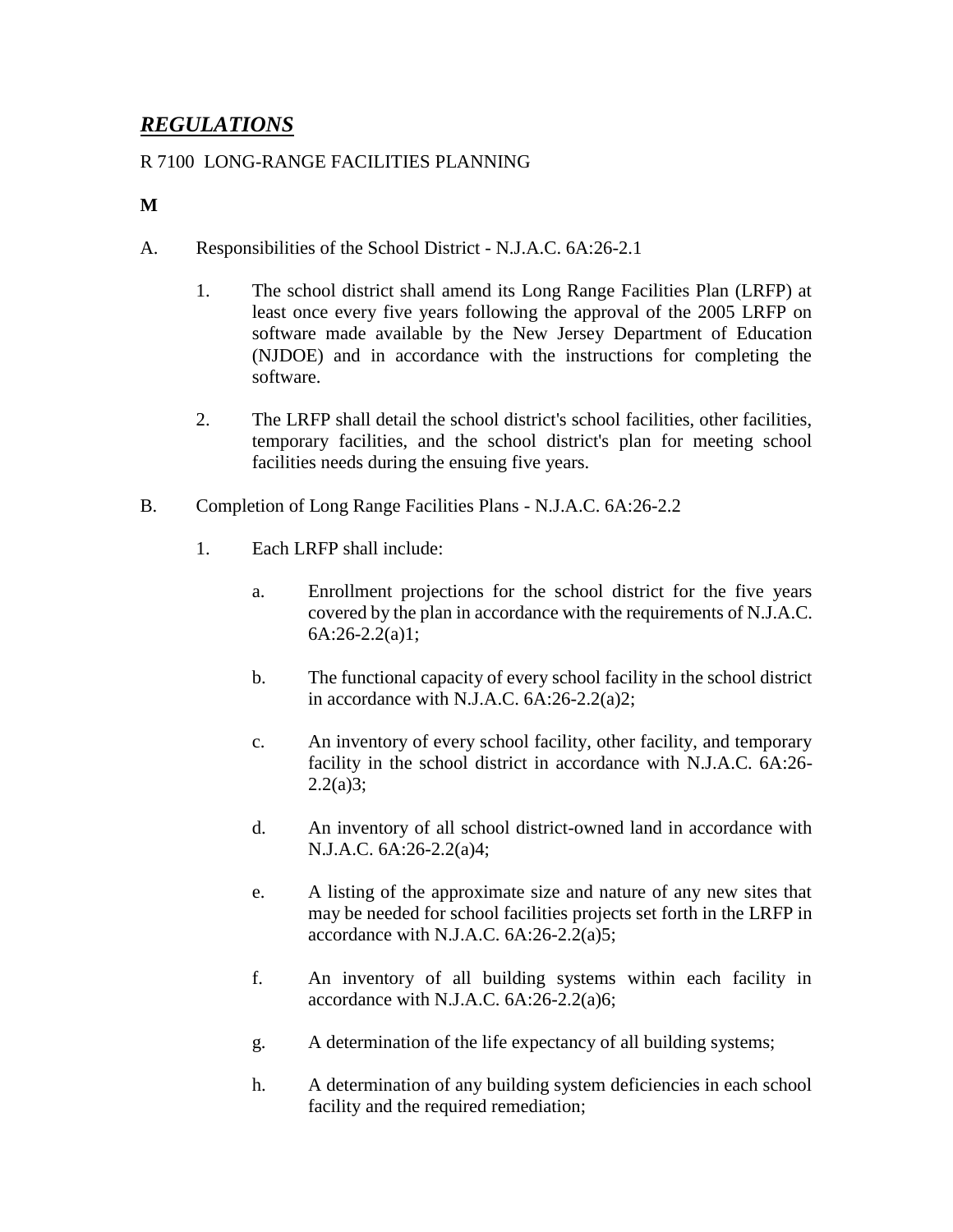- i. The school district's proposed school facilities projects, other capital projects, and preliminary scopes of work in accordance with N.J.A.C. 6A:26-2.2(a)9 and N.J.S.A. 18A:7G-5(m);
- j. The school district's proposed programmatic models for school facility types and capacities the school district intends to operate in the ensuing five years;
- k. A comparison of the school district's proposed programmatic models with the facilities efficiency standards and identification of all types of spaces, sizes of spaces, and number of spaces inconsistent with those standards in accordance with N.J.A.C. 6A:26-2.2(a)11;
- 1. A comparison of the school district's programmatic models with the existing inventory and how the school district proposes to convert the existing inventory to programmatic models;
- m. The school district's proposed plans for new construction and renovation of other facilities in the five years ensuing in accordance with N.J.A.C. 6A:26-2.2(a)13;
- n. For each school facility set forth in the LRFP for which the school district is seeking approval of additional space or waiver of a facility efficiency standard to be approved as part of the LRFP, the school district shall submit documentation supporting the request in accordance with N.J.A.C.  $6A:26-2.3(c)$ ;
- o. For each school facility to be replaced, a preliminary comparison of the cost of replacement of the school facility verses the cost to rehabilitate the school facility;
- p. Preliminary data to support each proposed new school facility or addition, renovation to an existing school facility, and the removal from the school district's inventory of school facilities for each school facility to be sold, converted to non-school facility use, or razed;
- q. A preliminary estimate of the cost of every school facilities project set forth in the LRFP; and
- r. The Board resolution approving submission of the LRFP.
- 2. Each LRFP shall include a determination by the school district of the number of unhoused students for the ensuing five-year period calculated in accordance with N.J.A.C. 6A:26-2.2(b)1.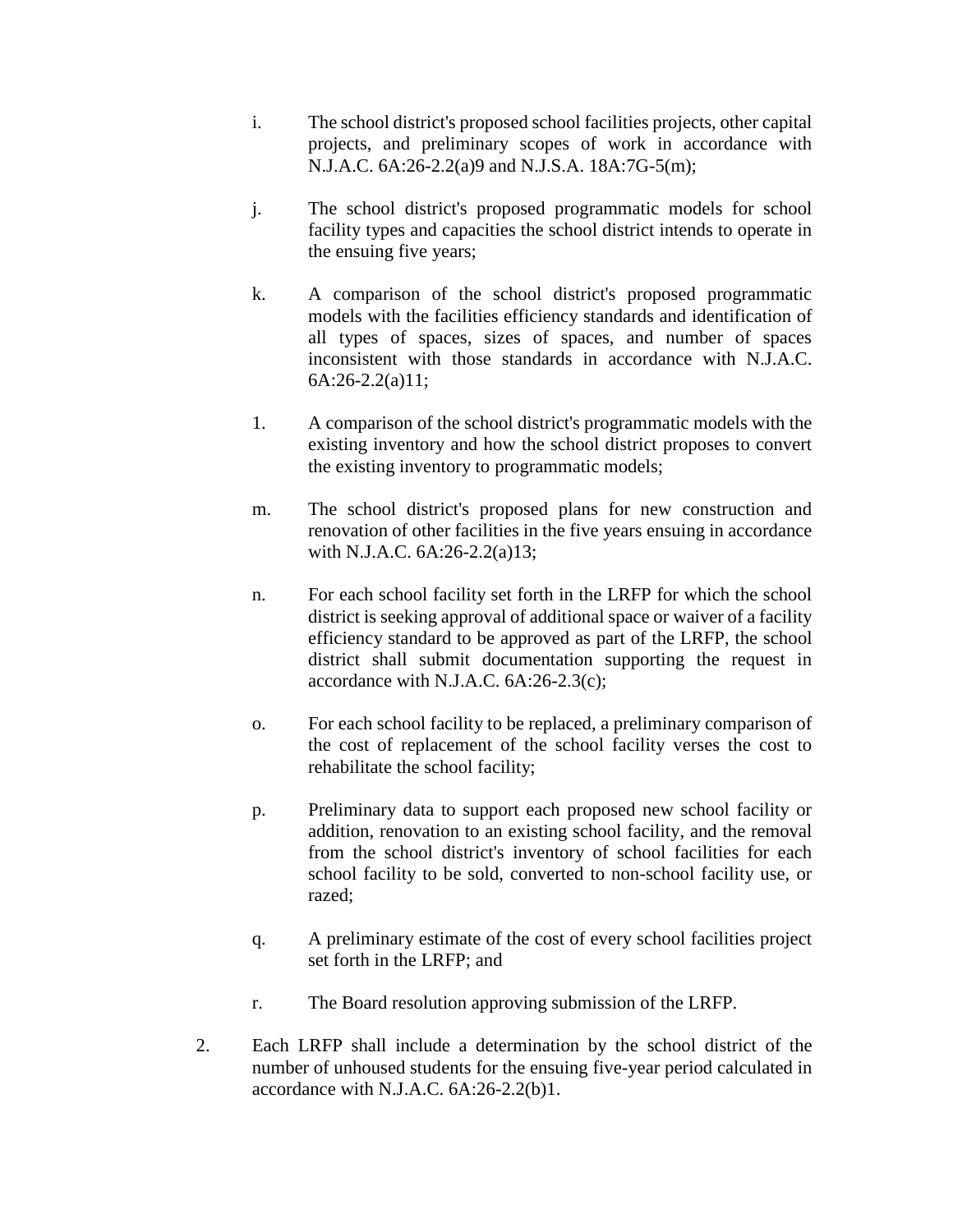- 3. Approved area for unhoused students shall be determined according to the formula as outlined in N.J.A.C. 6A:26-2.2(c).
- 4. Superintendents in Early Childhood Program Aid (ECPA) districts are strongly encouraged to meet and collaborate with community childhood education providers to meet the needs of unhoused students in the LRFP in accordance with N.J.A.C. 6A:26-2.2(d).
- 5. The school district shall incorporate the facilities efficiency standards in the LRFP and seek any necessary waiver or special Commissioner approval in accordance with N.J.A.C. 6A:26-2.2(e)1 and 2.
- C. LRFP Submission Procedure N.J.A.C. 6A:26-2.1
	- 1. Except as provided in N.J.A.C. 6A:26-3.14, no school facilities project shall be considered or approved unless the school district's LRFP has been submitted to the NJDOE and approved by the Commissioner.
	- 2. The school district shall submit its LRFP to the planning board(s) of the municipality(ies) in which the school district is situated, no later than the date the school district submits the LRFP to the Commissioner. No LRFP shall be considered complete until comments have been received from the planning board(s) or until forty-five days have passed from the planning boards' receipt of the LRFP in accordance with N.J.A.C. 6A:26-2.1(c).
	- 3. In accordance with the provisions of N.J.A.C. 6A:26-2.1(d), a school district sending students to another school district pursuant to N.J.S.A. 18A:38-8 et seq. shall expeditiously provide all information necessary for the receiving school district to complete its LRFP, including but not limited to, demographic information necessary to prepare enrollment projections. Both sending and receiving school districts must submit a LRFP. If a sendreceive relationship is terminated pursuant to N.J.S.A. 18A:38-21, both the sending and receiving school districts shall promptly submit an amended LRFP.
	- 4. An amended LRFP must be submitted to the NJDOE, in accordance with the provisions of N.J.A.C. 6A:26-2.1(e), if one or more school districts withdraw from a regional school district or a regional school district dissolves.
	- 5. At any time, a school district may submit an amendment to an approved LRFP for review and approval by the Commissioner.
	- 6. A school district's approved LRFP shall remain in effect until an amended LRFP is approved.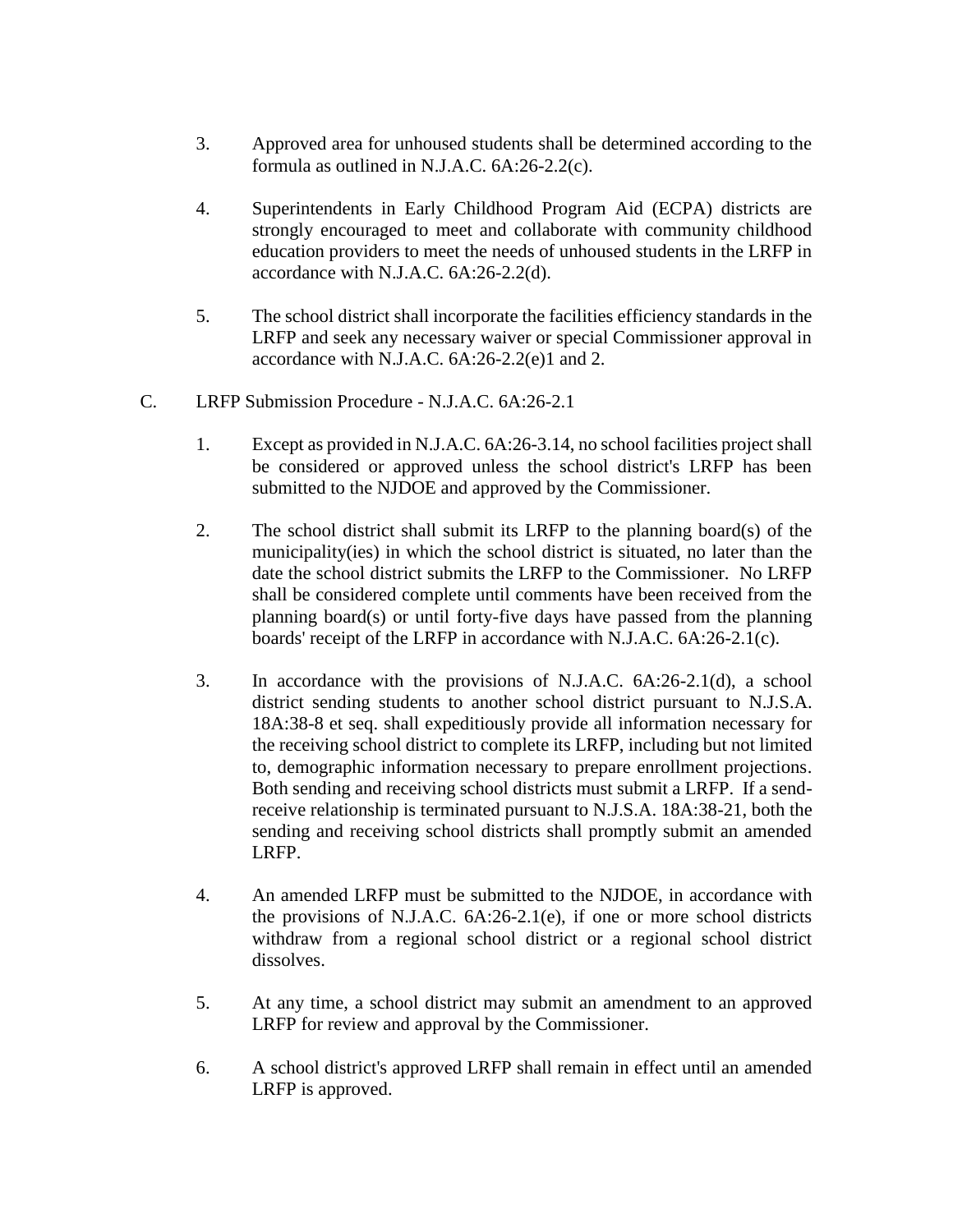- D. Review and Approval of Long-Range Facilities Plan N.J.A.C. 6A:26-2.3
	- 1. Within ninety days of receipt of a LRFP from a school district that has not previously submitted a LRFP, the Division of Administration and Finance (Division) shall determine where the plan is fully and accurately complete and whether all information necessary to review the plan has been filed by the school district.
		- a. When a LRFP is determined to be complete, the Division shall notify the school district in writing that the plan is deemed complete.
		- b. When a LRFP is determined to be incomplete, the Division shall notify the school district in writing and require the submission of additional information as detailed in the notification. Only after the Division determines all requested information has been submitted and the information is accurate shall it determine a plan to be complete.
	- 2. Within sixty days of the date of notification that the plan is complete, the Commissioner shall notify the school district of the final determination of the LRFP. A final determination shall set forth information as outlined in N.J.A.C. 6A:26-2.3(b).
	- 3. A school district shall amend its approved LRFP whenever it seeks to undertake a capital project that is inconsistent with the approved LRFP in effect. The amendment request shall be accompanied by a Board of Education resolution approving the submission of the LRFP amendment and shall be in accordance with the requirements of N.J.A.C. 6A:26-2.3(c)1 through 4.
	- 4. The Commissioner may extend the deadline for reviewing each LRFP if at any time the number of LRFPs pending before the Commissioner for review exceeds twenty percent of the total number of operating school districts in the State pursuant to N.J.A.C. 6A:26-2.3(d).
	- 5. A school district that has an approved LRFP may begin undertaking feasibility studies for new construction identified in accordance with N.J.A.C. 6A:26-2.3(b)6. For school districts required to use the New Jersey Schools Development Authority (Development Authority), the activities also shall be undertaken under the auspices of the Development Authority and in accordance with N.J.S.A. 18A:7G-5 and N.J.A.C. 6A:26-2 et seq.

Issued: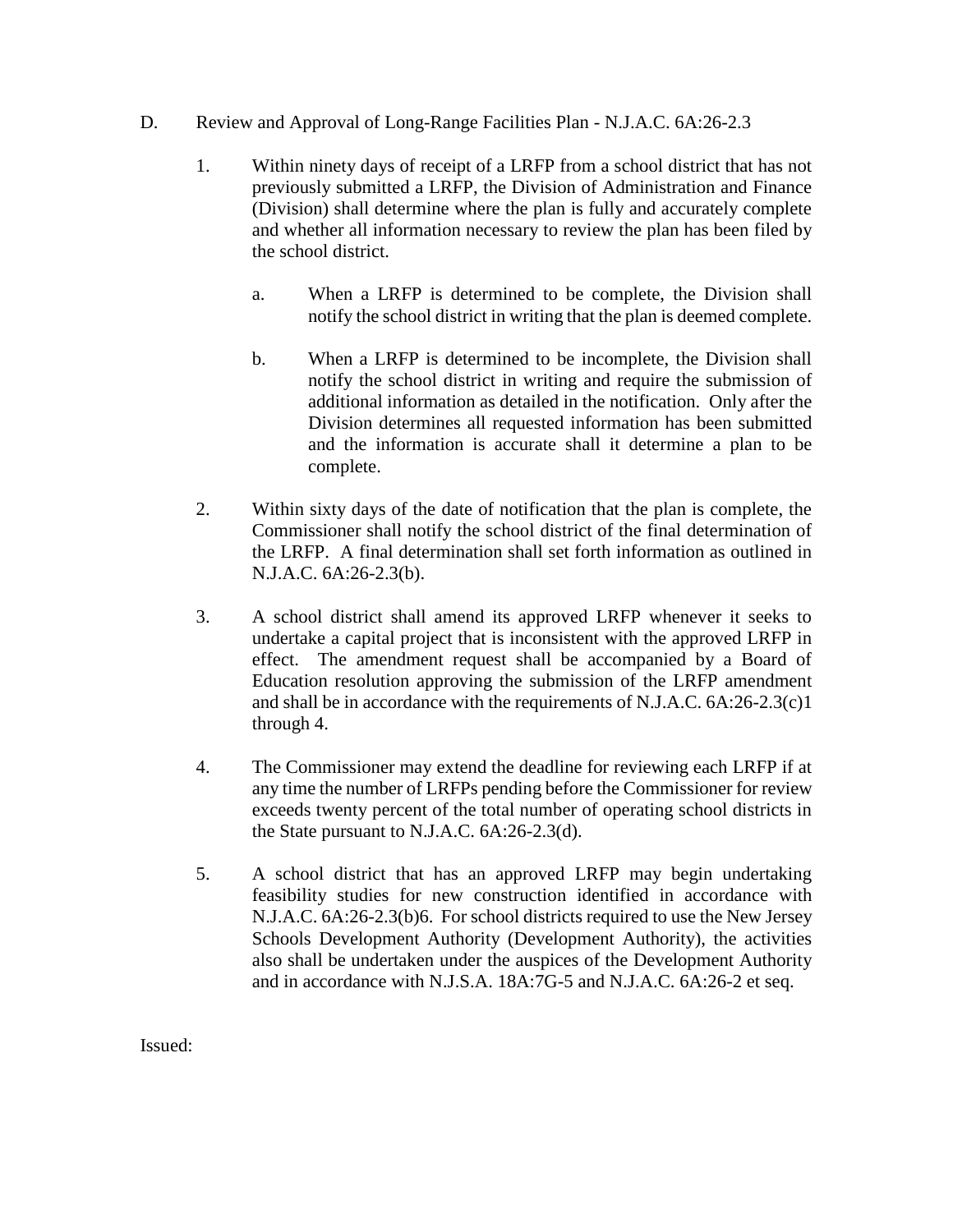# R 7101 EDUCATIONAL ADEQUACY OF CAPITAL PROJECTS

Capital projects that affect any of the following criteria for educational adequacy shall be reviewed and approved by the Division of Administration and Finance (Division). The criteria are the number, configuration, size, location, or use of educational spaces within a school facility. The review for educational adequacy shall take into consideration the suitability of the number, configuration, size, location, and use of educational spaces; builtin furniture and equipment; and provisions for the disabled.

- A. Projects Requiring Approval for Educational Adequacy **–** N.J.A.C. 6A:26-5.1
	- 1. Capital projects that involve the following types of building construction work shall be approved for educational adequacy:
		- a. New school facilities including pre-fabricated facilities;
		- b. Additions to existing school facilities;
		- c. Alterations to the total number, dimension in volume and/or area, configuration or location of educational spaces or the number of any one kind of educational space; and
		- d. Installation of temporary facilities.
- B. New Jersey Schools Development Authority (Development Authority), Regular Operating District (ROD), and Other Capital Projects – N.J.A.C. 6A:26-5.1(b)
	- 1. Both Development Authority and ROD school facilities projects, along with other capital projects, shall be subject to educational adequacy reviews. The review process and types of documents subject to review will differ depending on whether the project is a school facilities project or other capital project, and if a school facilities project, on whether it is a Development Authority project or a ROD project.
		- a. For a Development Authority school facilities project, the Development Authority on behalf of the school district shall apply for the review and approval for educational adequacy in conjunction with the application for approval of a school facilities project pursuant to N.J.A.C. 6A:26-3.

The application shall be made prior to the review and approval of capital projects for compliance with the Uniform Construction Code (UCC), N.J.A.C. 5:23, by the Division of Codes and Standards in the Department of Community Affairs, and prior to local share authorization. The educational adequacy review shall cover the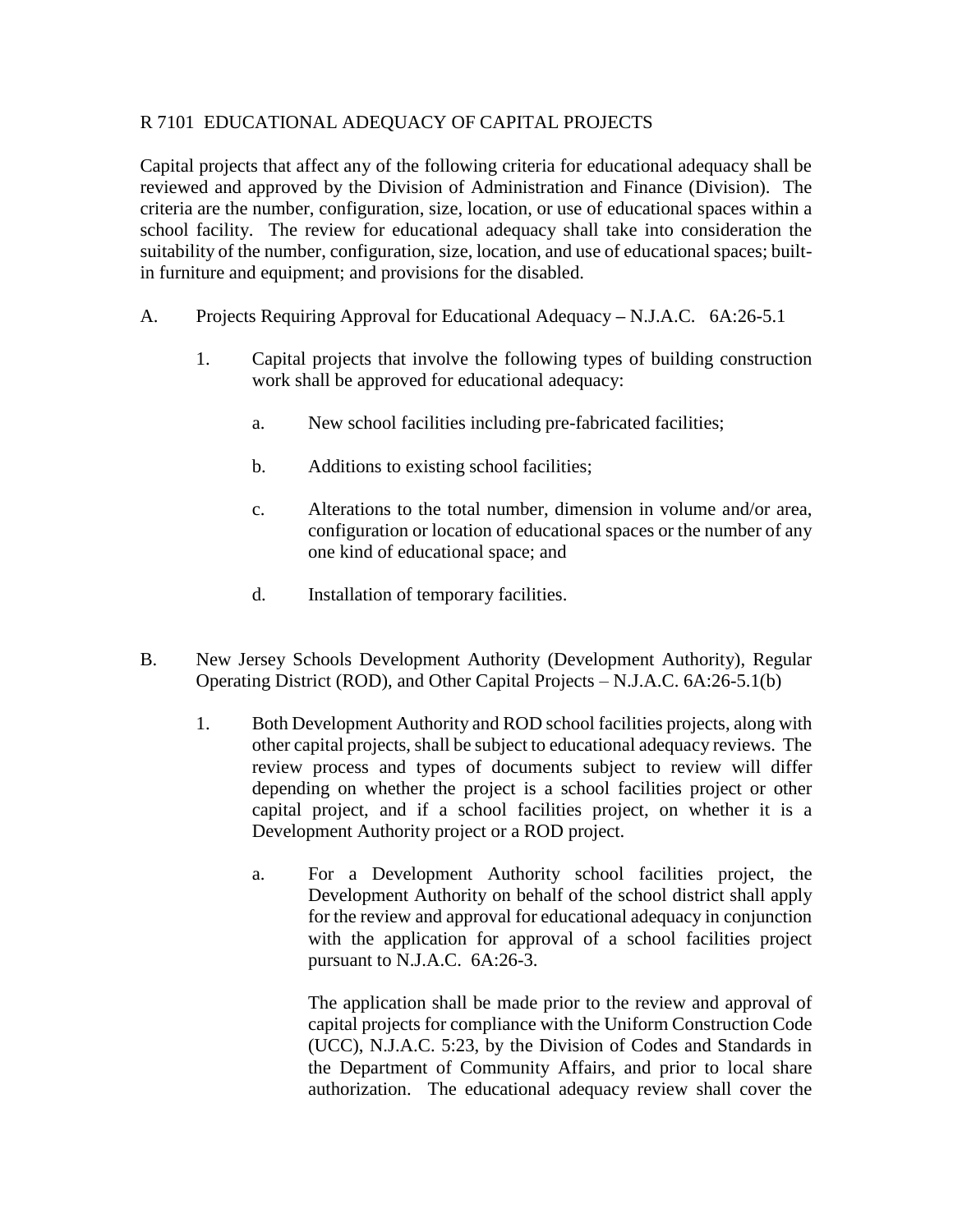following types of project documents: educational specifications; schematic plans and related documents; detailed plans and specifications; and final plans and specifications. The educational specifications, schematic plans, and related documents shall be submitted by the Development Authority on behalf of the school district at the time of project application. Detailed and final plans and specifications shall be forwarded to the Division by the Development Authority after project approval, but prior to the Division determination of final eligible costs and Department of Community Affairs review for UCC compliance.

- b. For a ROD school facilities project, school districts shall apply for the review and approval for education adequacy in conjunction with the application for approval of a school facilities project. The educational adequacy review shall cover the following types of documents: educational specifications, schematic plans and related documents, and final plans and specifications. The educational specifications, schematic plans, and related documents shall be submitted by the school district at the time of project application. Final plans and specifications shall be submitted by the school district after project approval, but prior to the UCC-compliance review.
- c. For any other capital project, school districts shall apply for the review and approval for educational adequacy in conjunction with the application for the Division review for consistency with the school district's approved LRFP. The educational adequacy review shall cover educational specifications, schematic plans and related documents, and final plans and specifications. The educational specifications, schematic plans, and related documents shall be submitted by the school district at the time the project is reviewed for consistency with the school district's approved LRFP. Final plans and specifications shall be submitted by the school district after the consistency review, but prior to the UCC-compliance review.
- C. Change of Use of Instructional Space, Non-Capital Project N.J.A.C. 6A:26-5.1(c)
	- 1. The Executive County Superintendent shall approve any change of use of instructional space that is not a capital project.
- D. Educational Specifications **–** N.J.A.C. 6A:26-5.2
	- 1. Submissions of educational specifications for educational adequacy reviews shall include the following: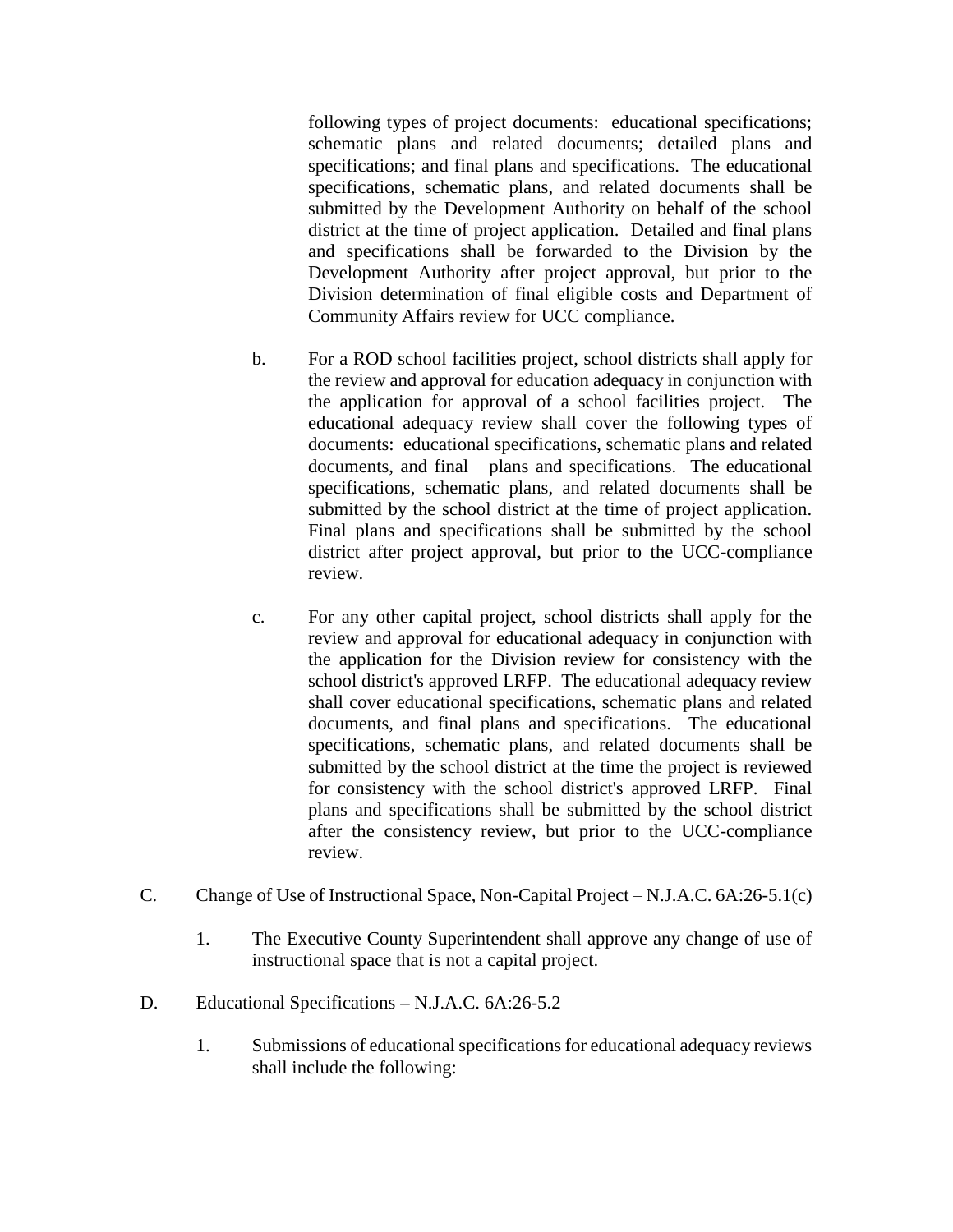- a. Details of the educational program activities and requirements for each space proposed in the capital project, and shall refer to the New Jersey Student Learning Standards wherever appropriate;
- b. An itemized list of furniture, equipment, and support spaces required to conduct the educational program specified for each space, together with their net areas in square feet, as well as the net of the total room area required for each space;
- c. Specific technical and environmental criteria, adjacencies, and other requirements for the educational program; and
- d. A building**-**space program that indicates the number and net area in square feet of each instructional, specialized instructional, administrative, and support space in each existing or proposed building included in the capital project and/or the temporary facility.
- E. Schematic Plans and Other Related Project Documents **–** N.J.A.C. 6A:26-5.3
	- 1. Submissions of schematic plans for educational adequacy reviews shall include the following:
		- a. Four sets of schematic plans showing the entire existing and proposed building drawn to a scale of not less than 1/16 inch per foot. The approved use of each space, the proposed number of occupants, and the net square feet area shall be clearly labeled on all existing and proposed spaces;
		- b. Layouts of the built-in and moveable furniture and equipment for examples of all occupied spaces drawn to a scale of not less than 1/8 inch per foot;
		- c. Information required to demonstrate compliance with the Facility Planning Standards of N.J.A.C. 6A:26-6 including dimensions, clearances, ceiling heights, and required equipment;
		- d. Paths of travel for disabled persons;
		- e. A completed plot plan when work site is required, including the intended location of the school and a layout of the locations of all other structures, multi-purpose physical education fields, playgrounds, walkways, roadways, access roads, buffer and set back zones, parking areas, deed restrictions, easements, protective covenants, right of ways, and environmentally sensitive areas. If the land for the site is being acquired, an application also shall be submitted for approval under N.J.A.C. 6A:26-7.1; and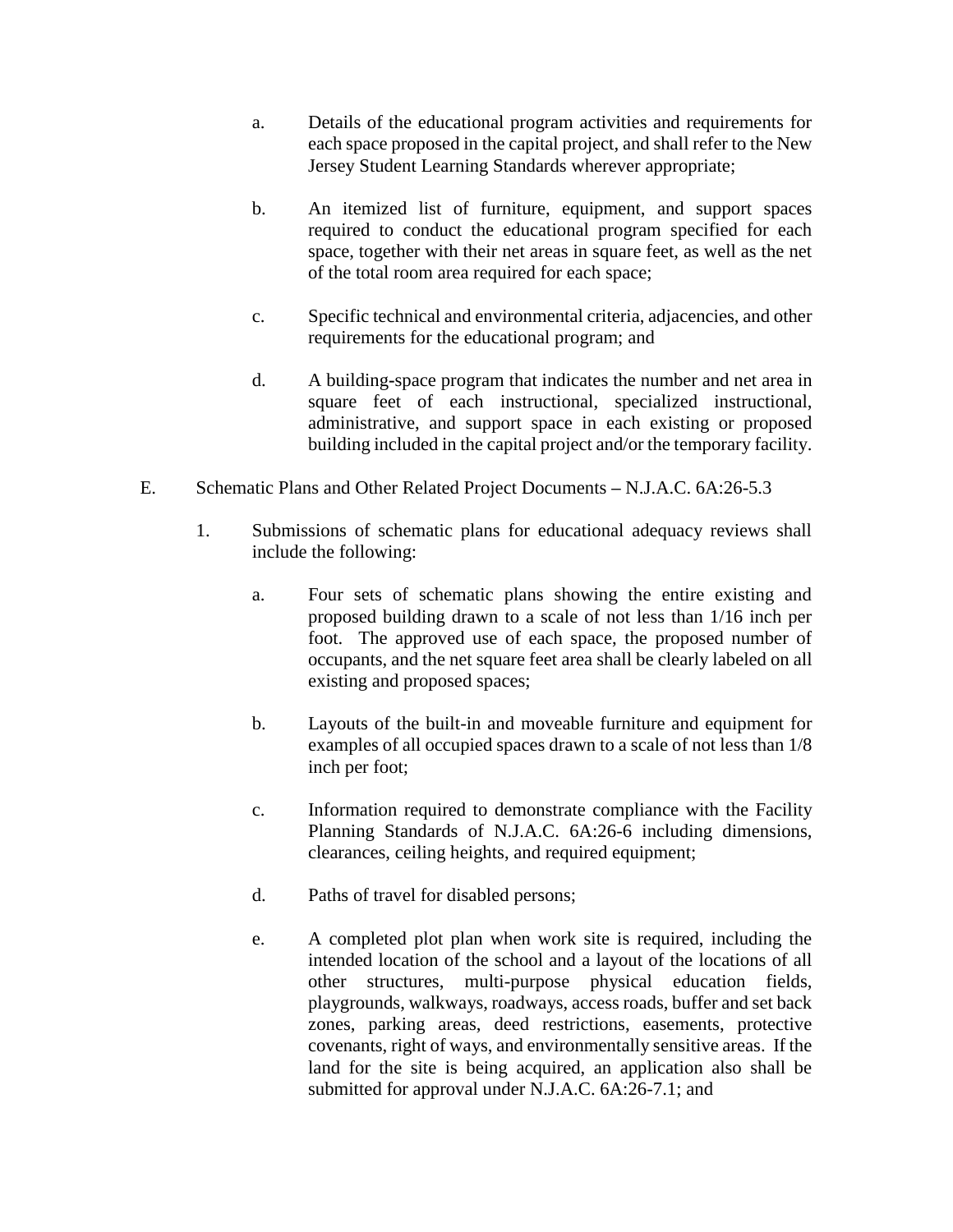- f. The signature and seal of a New Jersey licensed architect or professional engineer, if there is an architect or engineer engaged for the project, and signatures of the President of the Board of Education and the Superintendent. In the case of Development Authority school facilities projects, schematic plans shall also be signed by the Development Authority, pursuant to N.J.S.A. 59:4-6.
- 2. Other project documents to be submitted with the schematic plans shall include:
	- a. A project cost estimate on a form provided by the Commissioner;
	- b. A project schedule;
	- c. A copy of the dated transmittal letter to the Executive County Superintendent indicating project document submission to the Division; and
	- d. A copy of the transmittal letter indicating the date of plan submission to the local planning board, where required by N.J.S.A. 40:55D-31 and N.J.S.A. 18A:18A-16, including, but not limited to, whenever the project consists of a new building, the conversion of an existing building to school use, or the building footprint, volume, pedestrian, or vehicular access are altered by the project.
- F. Detailed Plans and Specifications and Final Plans and Specifications **–** N.J.A.C. 6A:26-5.4
	- 1. In the case of a Development Authority school facilities project, the Development Authority on behalf of the school district shall apply upon completion of detailed plans and specifications for final approval of the project's educational adequacy. Detailed plans and specifications shall be considered adequate for calculations of final eligible costs if the plans and specifications are at least sixty percent complete. Final approval of the educational adequacy of the project shall occur prior to the calculation of the final eligible costs of the school facilities project pursuant to N.J.A.C. 6A:26-3.5. The application for final approval shall include:
		- a. Four individually packaged sets of detailed plans, drawn to a scale of not less than 1/8 inch per foot, signed and sealed by a New Jersey licensed architect or professional engineer and signed by the President of the Board of Education, Superintendent, and the Development Authority, and specifications to sufficiently demonstrate the school facilities project conforms to schematic plans approved by the Division. To demonstrate such conformance,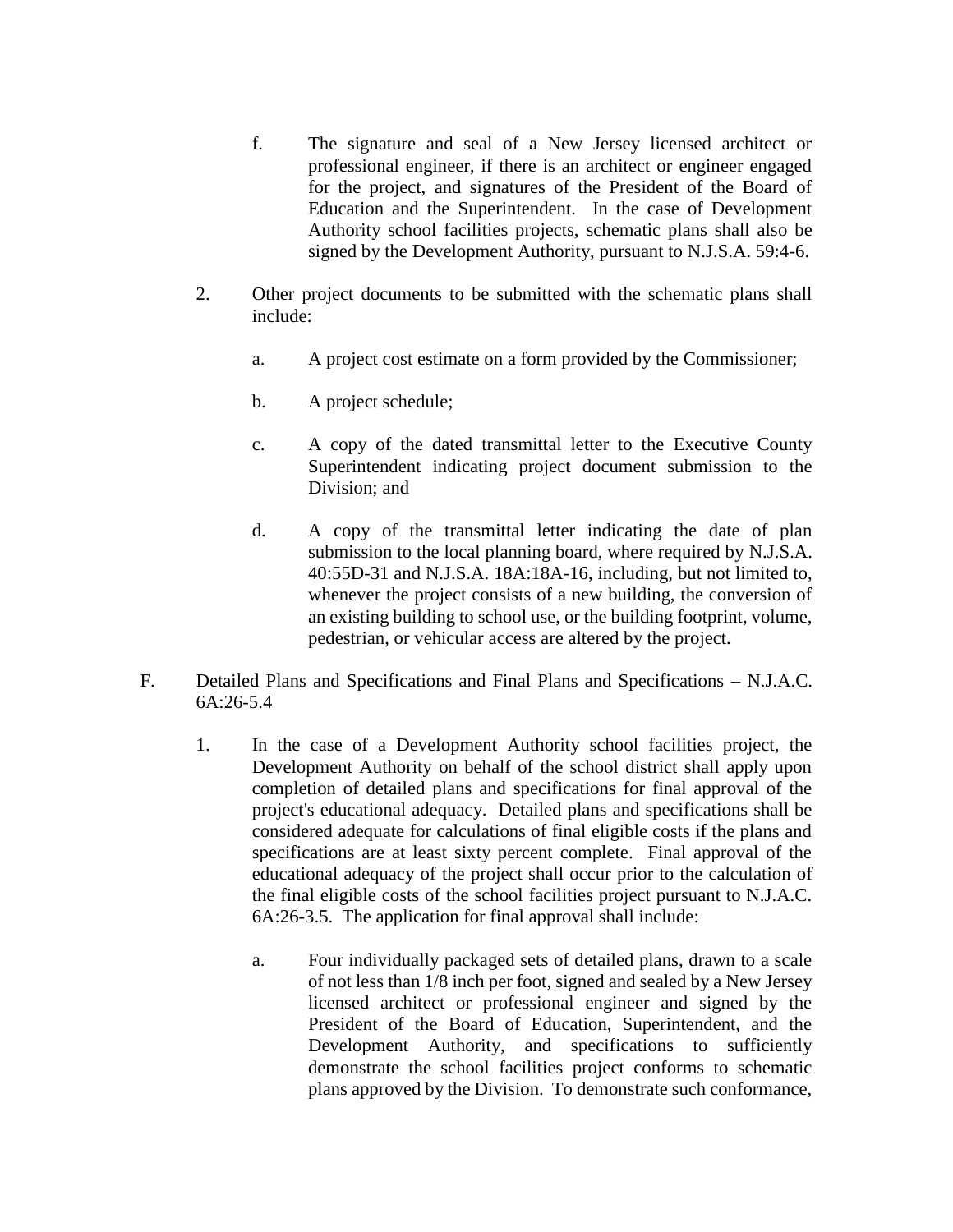the submission shall include architectural floor plans, an architectural site plan, as applicable, and architectural drawings that will allow verification of ceiling heights and other applicable standards in N.J.A.C. 6A:26-6.3. If the Division determines the documents are not sufficient to demonstrate conformity with the schematic plans, it may request additional drawings and/or technical specifications;

- b. The fee calculated according to the fee schedule pursuant to N.J.A.C. 6A:26-5.5; and
- c. In the event there is a change affecting the number, configuration, size, location, or use of educational spaces as set forth in the detailed plans and specifications submitted to the New Jersey Department of Education, the Development Authority shall submit to the Division the application with two sets of final plans and specifications, as set forth in subparagraph 2.a. below. No additional fee will be imposed.
- 2. In the case of a ROD school facilities project or another capital project, the school district shall apply upon the completion of final plans and specifications for final approval of the educational adequacy of the project. The application shall include:
	- a. Four individually packaged sets of detailed plans, drawn to a scale of not less than 1/8 inch per foot, signed and sealed by a New Jersey licensed architect or professional engineer and signed by the President of the Board of Education and Superintendent, and specifications to sufficiently demonstrate the capital project conforms to schematic plans approved by the Division as described in F.1.a. above;
	- b. A properly executed copy of a "Request for Local Release of School Construction Plans" for a district that chooses to have a municipal code enforcing agency review its plans for UCC conformance. The review shall include the documentation required by the UCC in accordance with N.J.A.C. 5:23-2.15, for the requirements for application for a construction permit or for plan review, as appropriate. The Superintendent and municipal code enforcing agency chief shall sign the form, which may be obtained from the Division; and
	- c. A check, payable to the "Treasurer, State of New Jersey," for the fee calculated according to the fee schedule pursuant to N.J.A.C. 6A:26- 5.5.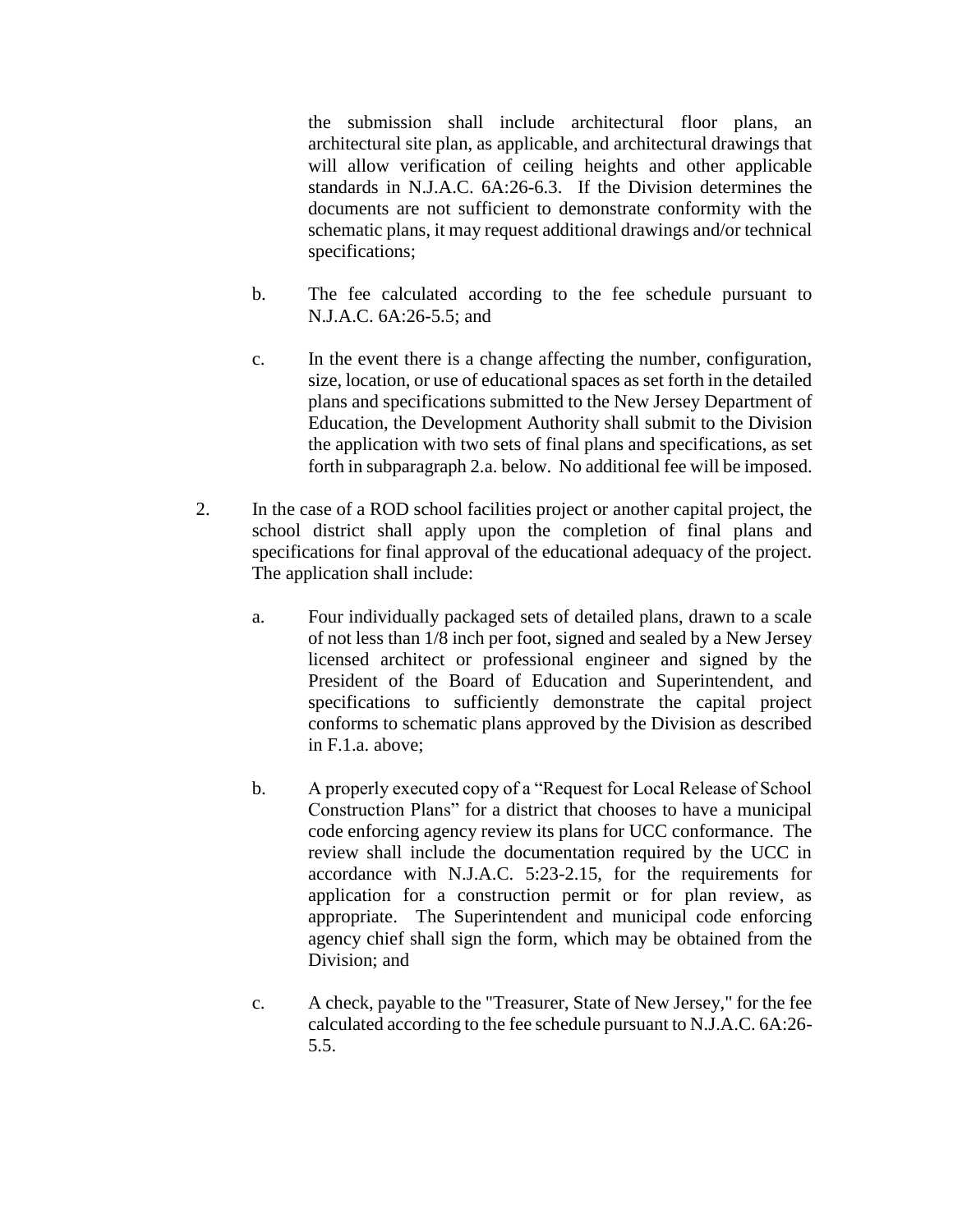- 3. In the case of a temporary facility, the school district or the Development Authority on behalf of the school district for Development Authority school facilities projects, shall apply to the Division upon the completion of detailed plans and educational specifications for approval of the temporary facility's adequacy. Detailed plans and educational specifications shall be considered adequate for calculations of eligible costs if the plans and educational specifications are at least sixty percent complete unless otherwise provided in N.J.A.C. 6A:26-5.4. The application shall include items in accordance with N.J.A.C. 6A:26-5.4(c) as outlined below:
	- a. Four sets of detailed plans, drawn to a scale of not less than 1/8 inch per foot, signed and sealed by a New Jersey registered architect or licensed engineer and signed by the President of the Board of Education and Superintendent, as well as the Development Authority in the case of a temporary facility that is part of a Development Authority school facilities project, and educational specifications to sufficiently demonstrate the educational adequacy of the temporary facility and compliance with the temporary facility standards at N.J.A.C. 6A:26-8;
	- b. A completed plot plan whenever site work is required for the temporary facility. On it shall be shown the intended location of the temporary facility and a layout of all other structures, play and recreation areas, athletic fields, walkways, roadways, access roads, buffer and set-back zones, and parking areas. It also clearly shall indicate the impact that placement of the temporary facility will have on the site of the permanent school facility;
	- c. A copy of the dated transmittal letter to the Executive County Superintendent indicating plan submission to the Division;
	- d. A copy of the transmittal letter indicating the date of plan submission to the local planning board, whenever required by N.J.S.A. 40:55D-31 and N.J.S.A. 18A:18A-16;
	- e. A temporary facility schedule addressing the relationship to the school facilities project schedule, in the event that the temporary facility is part of a school facilities project;
	- f. The fee calculated according to the fee schedule pursuant to N.J.A.C. 6A:26-5.5. If the temporary facility is not part of a Development Authority school facilities project, payment shall be in the form of a check, payable to the "Treasurer, State of New Jersey";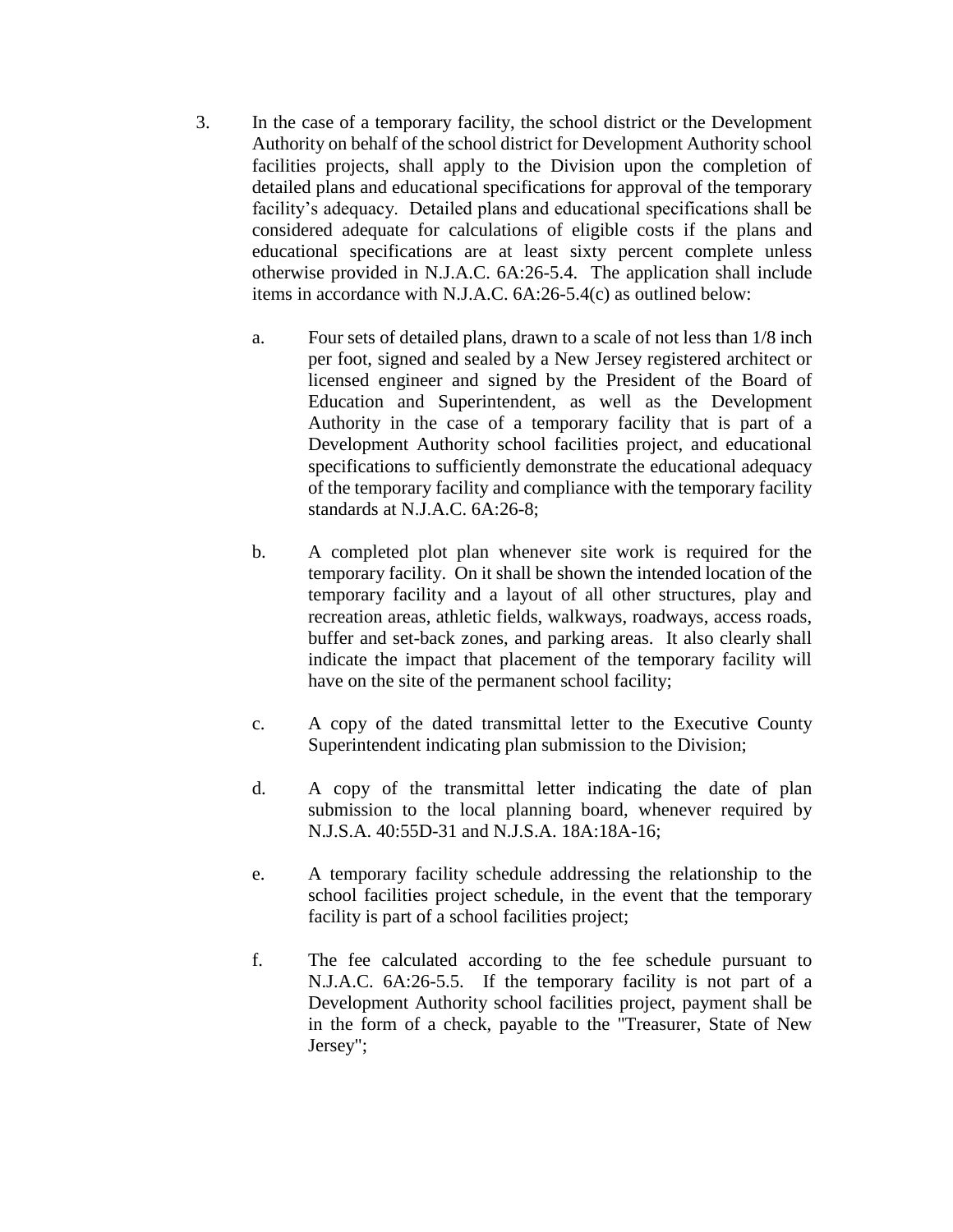- (1) If the fee for the temporary facility is submitted to the Division prior to the submission of the fee for the final educational adequacy review for the school facilities project, the amount paid for the temporary facility will be credited toward the fee for the school facilities project;
- g. If the temporary facility is not part of a Development Authority school facilities project, a properly executed copy of a Request for Local Release of School Construction Plans for a school district that chooses to have a municipal code enforcing agency review its plans for conformance with the UCC. Such review shall require the documentation required by the UCC, N.J.A.C. 5:23-2.15, for the requirements for application for a construction permit or for plan review, as appropriate. The Superintendent and municipal code enforcing agency chief shall sign the form, which may be obtained from the Division; and
- h. If the temporary facility was previously used for school purposes and a certificate of occupancy for District Factor Group E is in effect and no change of use is required, a floor plan with proposed occupancy in lieu of signed and sealed plans shall be submitted to the Division to meet the requirements of N.J.A.C. 6A:25-5.4.
- G. Fee Schedule **–** N.J.A.C. 6A:26-5.5

The Division will collect fees for reviews of detailed/final plans and specifications for educational adequacy in the case of Development Authority school facilities projects and for its reviews of final plans and specifications for educational adequacy in ROD school facilities projects and other capital projects in accordance with the fee schedule outlined in N.J.A.C. 6A:26-5.5.

- H. Capital Projects Not Subject to Educational Adequacy Review N.J.A.C. 6A:26- 5.6
	- 1. For a Development Authority school facilities project not subject to educational adequacy review, the Division shall issue a preliminary project report and shall forward to the Department of Community Affairs for review the report along with drawings or narrative sufficient to delineate the scope of work, so the Department of Community Affairs may review construction documents for UCC conformance. The review shall require the documentation required by the UCC in accordance with N.J.A.C. 5:23-2.15, for the requirements for application for a construction permit or for plan review, as appropriate.
	- 2. For a ROD school facilities project or other capital project not subject to educational adequacy review, the Division shall make a determination of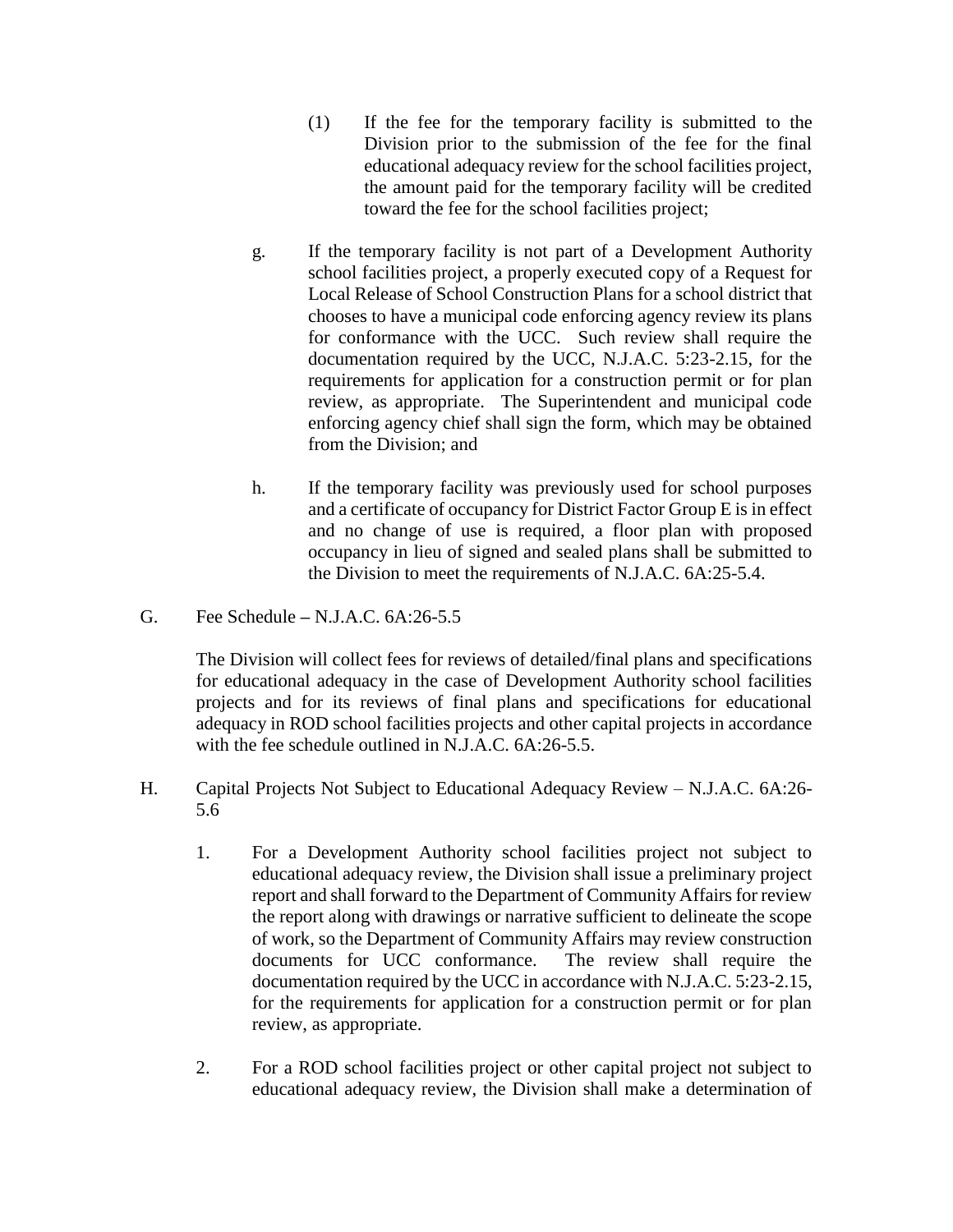the project's final eligible costs and shall forward to the Department of Community Affairs for review the determination along with drawings or narrative sufficient to delineate the scope of work, so the Department of Community Affairs may review construction documents for UCC conformance. The review shall include the documentation required by the UCC in accordance with N.J.A.C. 5:23-2.15, for the requirements for a construction-permit or plan-review application, as appropriate. If the school district has submitted to the Division a properly executed copy of a "Request for Local Release of School Construction Plans," pursuant to N.J.A.C. 6A:26-5.4(b)2, the Division shall forward the release form to the Department of Community Affairs for its action.

Issued: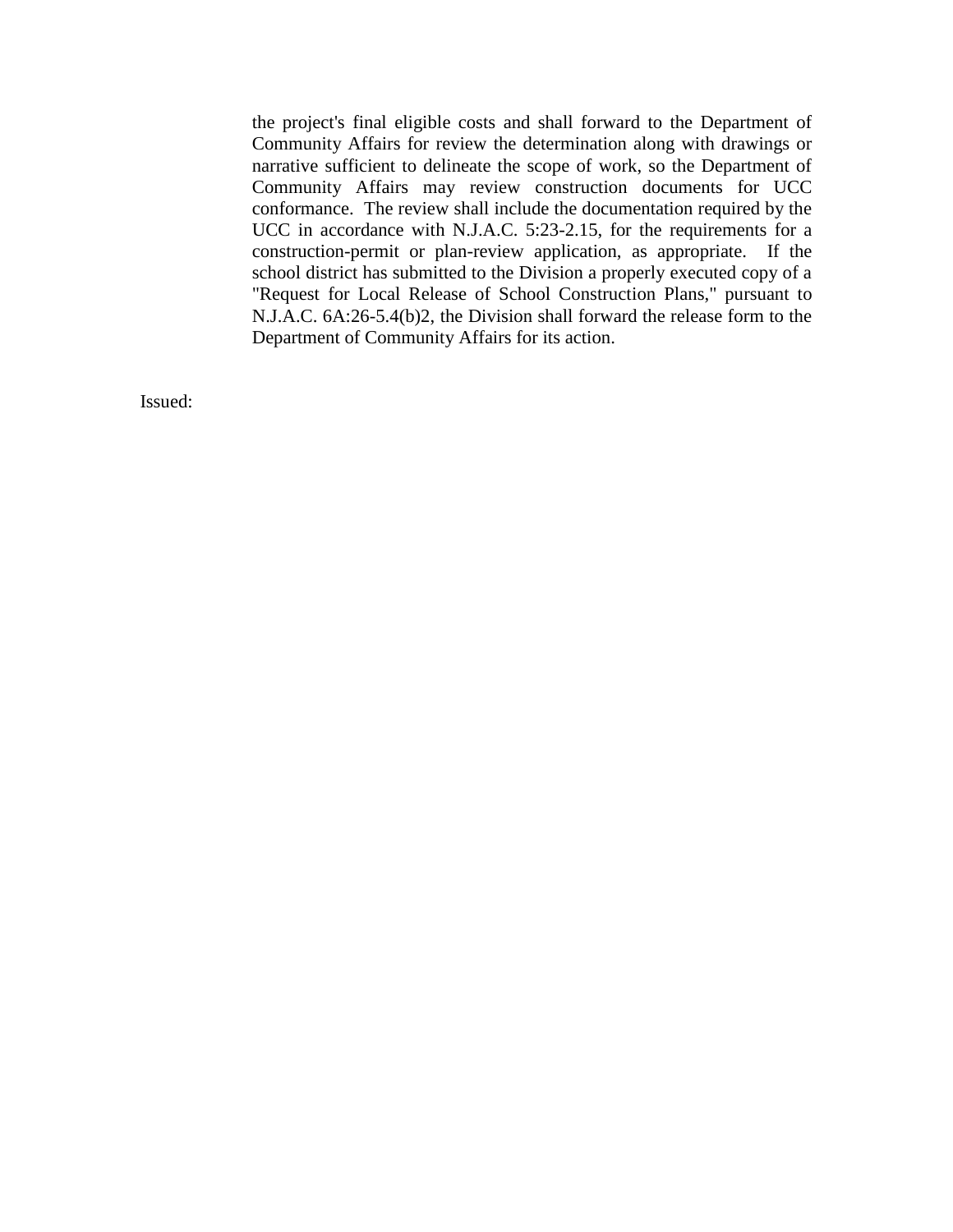# R 7102 SITE SELECTION AND ACQUISITION

The school district may need to select and acquire new sites for school district facilities. Site acquisition for school purposes and every acquisition of land will be made pursuant to N.J.A.C. 6A:26-3.12 and N.J.A.C. 6A:26-7.1 through 7.3.

A. Acquisition of Land by School Districts - N.J.A.C. 6A:26-3.12

Every acquisition of land, whether by purchase, condemnation, or by gift or grant, to be used as a school site shall comply with N.J.A.C. 6A:26-7 and receive approval.

- B. Approval of the Acquisition of Land N.J.A.C. 6A:26-7.1
	- 1. Voter Approval N.J.A.C. 6A:26-7.1(a)

The school district may obtain voter approval for funding of land acquisition prior to the Division of Administration and Finance (Division) approval of the land acquisition. The school district shall not take any action to acquire the land prior to obtaining Division approval.

2. Submission to the Division of Administration and Finance - N.J.A.C. 6A:26-7.1(b)

The school district, or the New Jersey Schools Development Authority (Development Authority) on behalf of the district, shall submit to the Division the following information to obtain approval under B.1. above for land in connection with a school facilities project. The following requirements do not address requirements of other State agencies having approval or permitting jurisdiction over land acquisition:

- a. The following information shall be provided by the school district:
	- (1) A written request that shall include a statement, signed by the Board President and the Superintendent, indicating the immediate and ultimate proposed uses of the site, in terms of building use, grade organization, and potential maximum enrollment, and whether the land is, or will be, part of a school facilities project indicated in the district's LRFP;
	- (2) A map of the school district showing the location of the land, the location of existing schools in the school district, the attendance area to be served by the school, and the number of students who reside within the attendance area;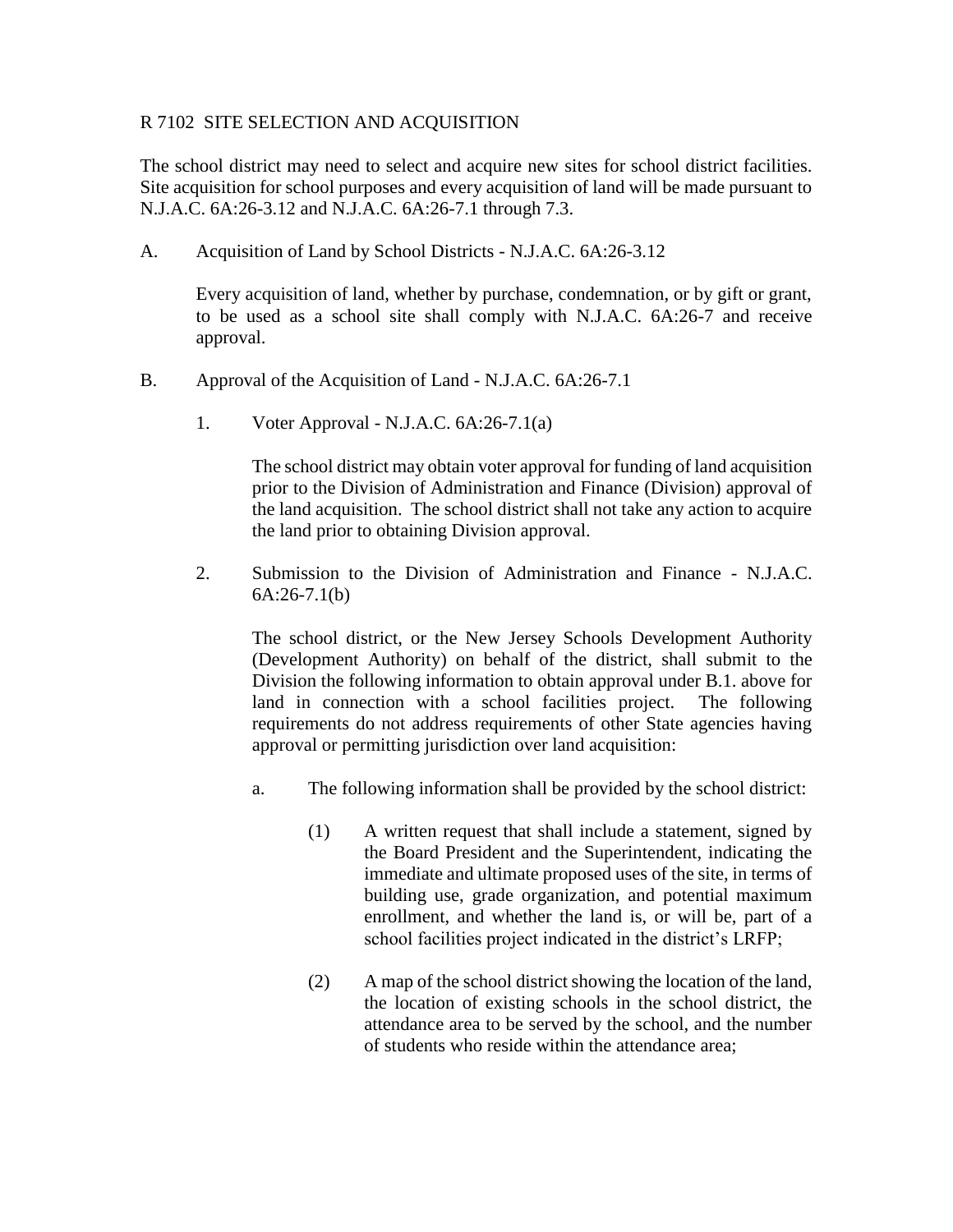- (3) Data regarding the impact of the acquisition upon racial balance within the school district's public schools;
- (4) A full, detailed appraisal of the market value of the property prepared by a licensed professional;
- (5) A title report on the property produced by any reputable title insurer licensed in the State of New Jersey evidencing that title is good and marketable;
- (6) A feasibility study evidencing that school district-owned land within the attendance area to be served by the school is not available, suitable, or sufficient to be used for school purposes, but only if the school district is required to use the Development Authority and seeking approval for a new acquisition of land and not merely a new use for already school district-owned land; and
- (7) For a school district required to use the Development Authority and seeking approval for the acquisition of land, evidence that the school district has not indemnified the seller of the land for the costs arising from the environmental remediation required for the property to be used for school purposes; acquired the land in its "as is" condition; or acquired the land under terms and conditions that would invalidate the statutory immunity of the school district from liability for the remediation costs associated with preexisting contamination, whether discovered pre-closing or post-acquisition, under the Spill Compensation and Control Act, N.J.S.A. 58:10-23.11 et seq.
- b. The following information shall generally be provided by a licensed architect, professional engineer, or professional planner in accordance with N.J.A.C.  $6A:26-7.1(b)(2)$ :
	- (1) A statement from the licensed architect, professional engineer, or professional planner indicating whether the land is subject to regulation under the Coastal Wetlands Act - N.J.S.A. 13:9A-1 et seq.; the Freshwater Wetlands Act - N.J.S.A. 13:9B-1 et seq.; the Pinelands Protection Act - N.J.S.A. 13:18A-1 et seq.; the Waterfront Development Act - N.J.S.A. 12:5-3; the Green Acres Acts - N.J.S.A. 13:8A-1 et seq., N.J.S.A. 13:8A-19 et seq., N.J.S.A. 13:8A-35 et seq., and N.J.S.A. 13:8C-1 et seq.; or other statutes, regulations or executive orders administered by agencies of State or Federal government;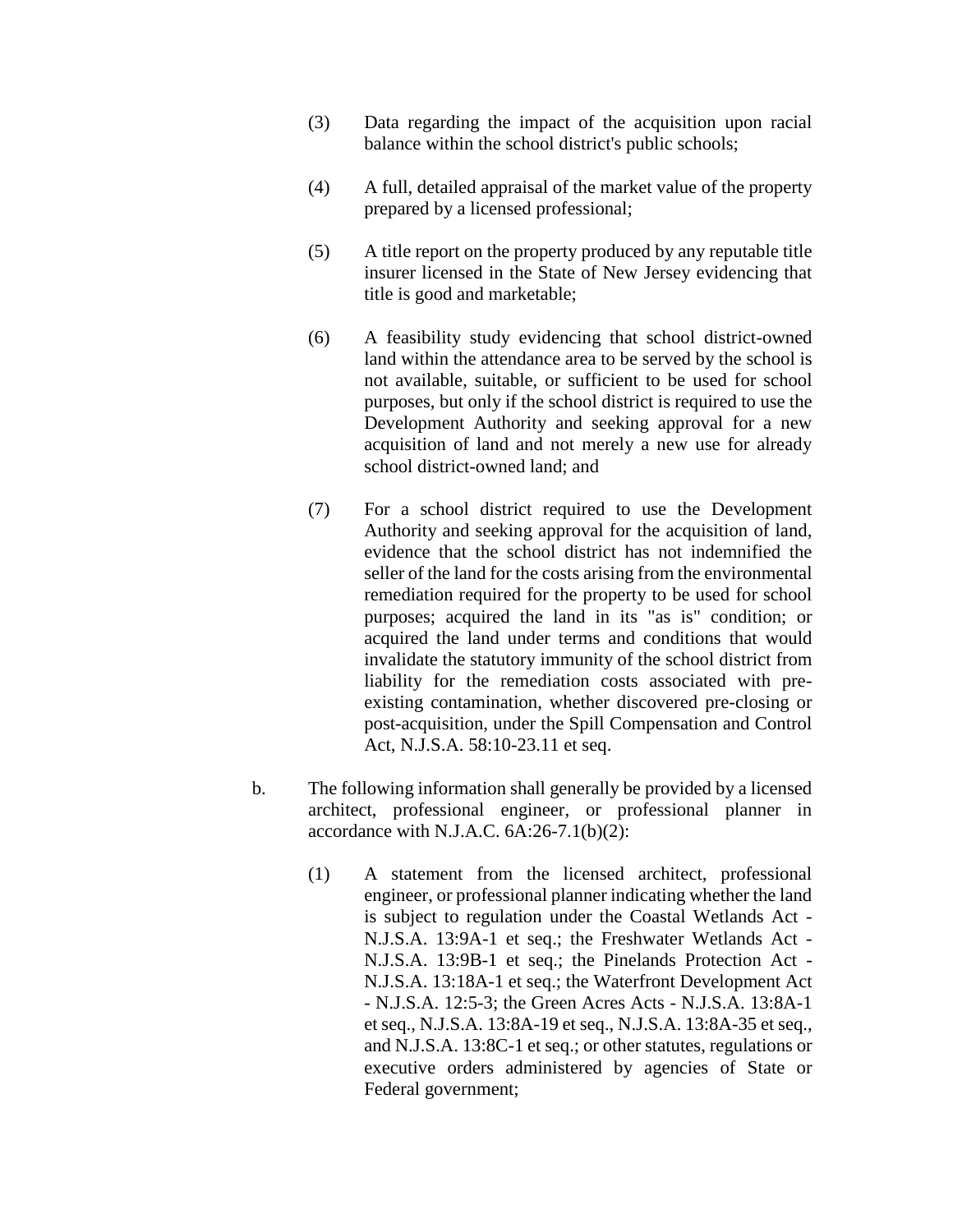- (a) If so subject, the statement shall address the steps necessary to obtain approval from the agencies, and include adequate documentation to demonstrate to the Division the approvals will be obtained and not affect the educational adequacy of the site, as set forth in B.4. and B.5. below.
- (2) A statement from a New Jersey licensed architect, professional engineer, or professional planner indicating whether the proposed use of the land to be acquired is consistent with the goals and strategies of the New Jersey State Development and Redevelopment Plan (State Plan). If inconsistent with such goals and strategies, the statement shall include adequate documentation to demonstrate to the Division there are no alternative suitable sites available in the school district that are consistent with the State Plan's goals and strategies;
- (3) A statement from a New Jersey licensed architect, professional engineer, or professional planner indicating the land to be acquired is suitable for the proposed use;
- (4) A completed, signed, and sealed plot plan of the land to be acquired showing topographical and contour lines; adjacent properties indicating current land uses; access roads; deed restrictions; easements; protective covenants; right of ways; and environmentally sensitive areas such as waterways and wetlands. The acreage and dimensions of the tract proposed for acquisition shall be included as per the application of the standards for minimum acceptable school site sizes in B.4. below;
- (5) If existing buildings or structures are located on the land to be acquired, the intended use, and/or disposition of these buildings. Any building to be acquired and used shall comply with the requirements of the Uniform Construction Code (UCC) for educational occupancy and N.J.A.C. 6A:26- 5 that apply to the construction of a new building;
- (6) Adequate documentation to demonstrate to the Division that soil conditions for structural integrity and drainage have been examined by the New Jersey licensed architect or professional engineer; and
- (7) Adequate documentation to demonstrate to the Division that soil and groundwater conditions have been examined by a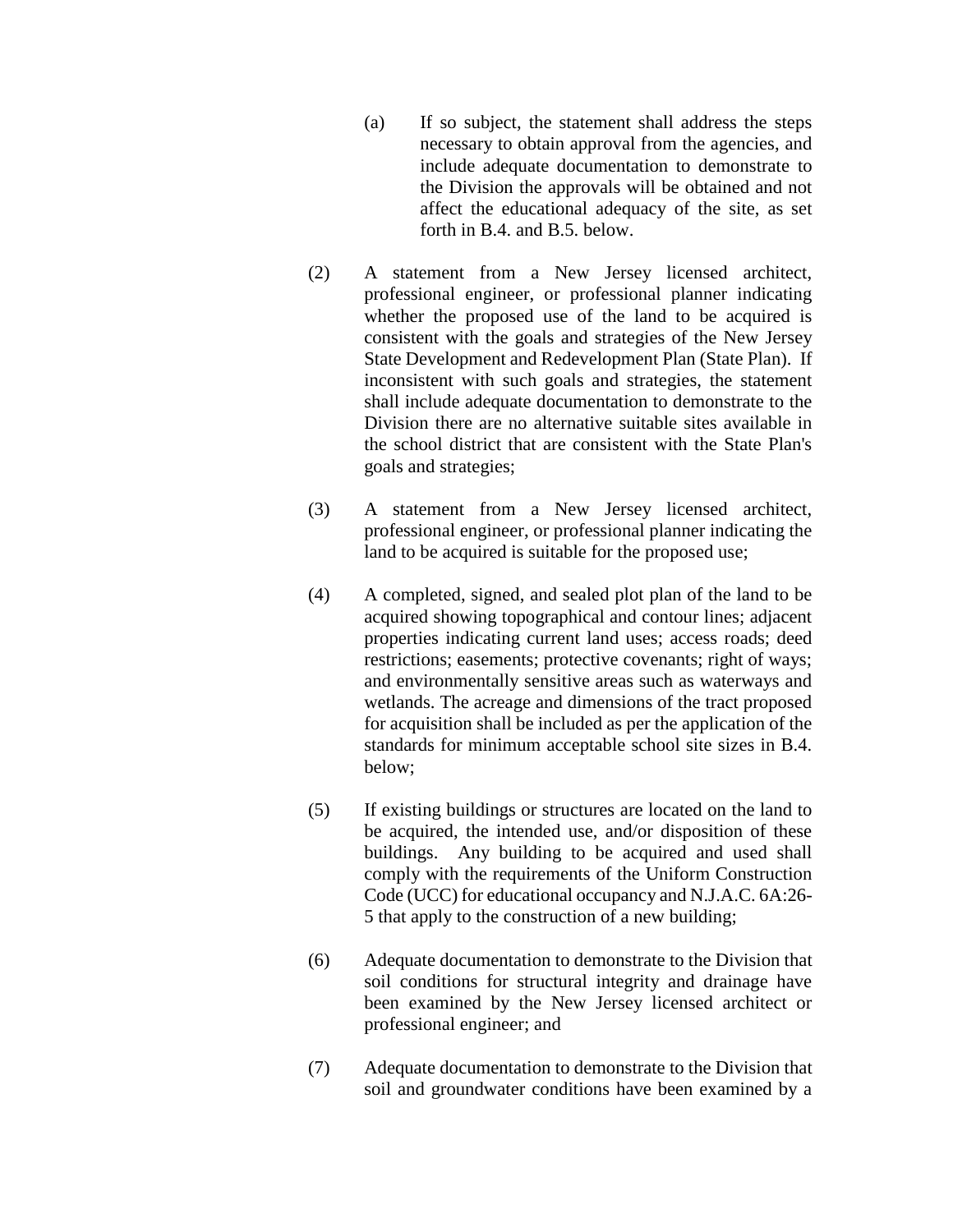New Jersey licensed architect or professional engineer for suitability for septic systems, if applicable.

- c. The following shall be submitted by the school district in accordance with N.J.A.C. 6A:26-7.1(b)3:
	- (1) A statement from a local or regional water purveyor or alternatively, a statement from a geologist or professional engineer if the source of water is groundwater, certifying that:
		- (a) The land can be adequately provided with the necessary water for the proposed maximum enrollment, and if the source of water is groundwater, that there will be sufficient groundwater available for the proposed maximum enrollment; and
		- (b) Potable water infrastructure is, or is not, in place to service the site.
	- (2) A statement from a local or county sewerage agency certifying that:
		- (a) The land can be adequately provided with the necessary and acceptable sewage disposal system for the proposed maximum enrollment, as evidenced, for example, by consistency with the locally approved wastewater management plan; and
		- (b) Sewer infrastructure is, or is not, in place to service the site. If such infrastructure is not in place, adequate documentation from a professional engineer or licensed geologist to demonstrate that soil and groundwater conditions are suitable for a septic system or discharge to groundwater.
	- (3) Recommendations from the New Jersey Department of Environmental Protection (NJDEP) that there are no substantial reasons why the land acquisition should not proceed within forty-five days of its receipt of an environmental site report submitted by the school district or the Development Authority on behalf of the school district addressing the items below, or evidence that forty-five days have passed since the NJDEP's receipt of the environmental site report, whichever is earlier: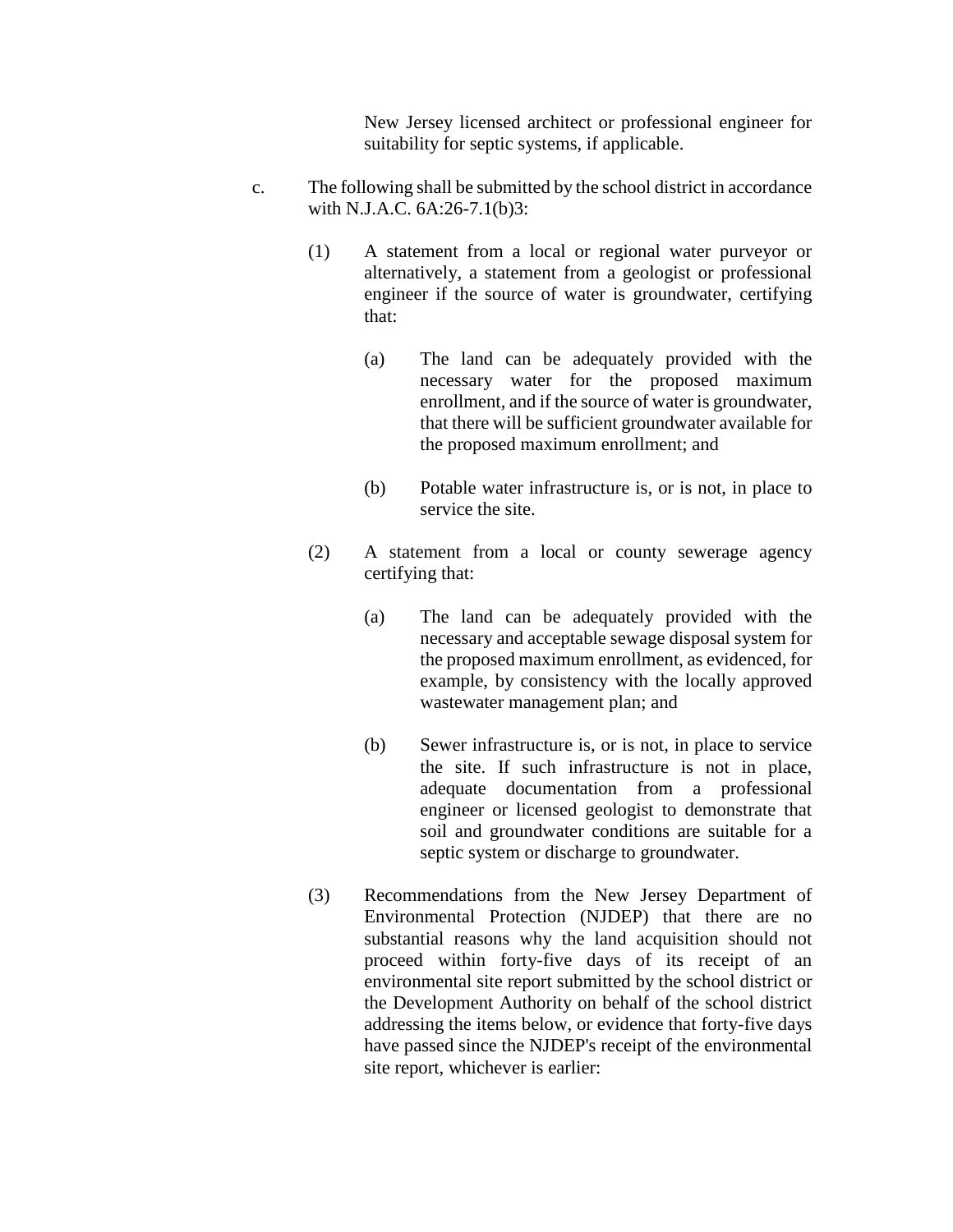- (a) A sewer service consistency determination;
- (b) Potable water supply;
- (c) Coastal and freshwater wetlands;
- (d) Green Acres land;
- (e) Stream encroachment;
- (f) Historical or archeological resources;
- (g) Endangered plant species;
- (h) Threatened or endangered animal species; and
- (i) An environmental site assessment to determine whether there is potential contamination on the land, submitted on a form provided by the New Jersey Department of Education (NJDOE).
- d. The following shall be submitted by the school district in accordance with N.J.A.C. 6A:26-7.1(b)4:
	- (1) Recommendations of the planning board or the municipality in which the land is situated, and that has an approved master plan as required by N.J.S.A. 40:55D-31 and N.J.S.A. 18A:18A-16, or evidence that the applicable forty-five days or fifty-five days have passed, whichever is earlier, from the planning board's receipt of the land acquisition application. The recommendations shall be sent to the Division of Administration and Finance, Office of School Facilities, PO Box 500, Trenton, NJ 08625-0500, and forwarded promptly to the Division at the above address if received by the school district or its architect;
	- (2) The recommendation of the Executive County Superintendent based on the requirements specified in N.J.A.C. 6A:26-7; and
	- (3) Prior approvals of other agencies, such as the New Jersey Department of Agriculture, NJDEP, and the Pinelands Commission, where such approval is reasonably obtainable prior to acquisition.
- 3. Land Acquisition for Non-School Facility Project N.J.A.C. 6A:26-7.1(c)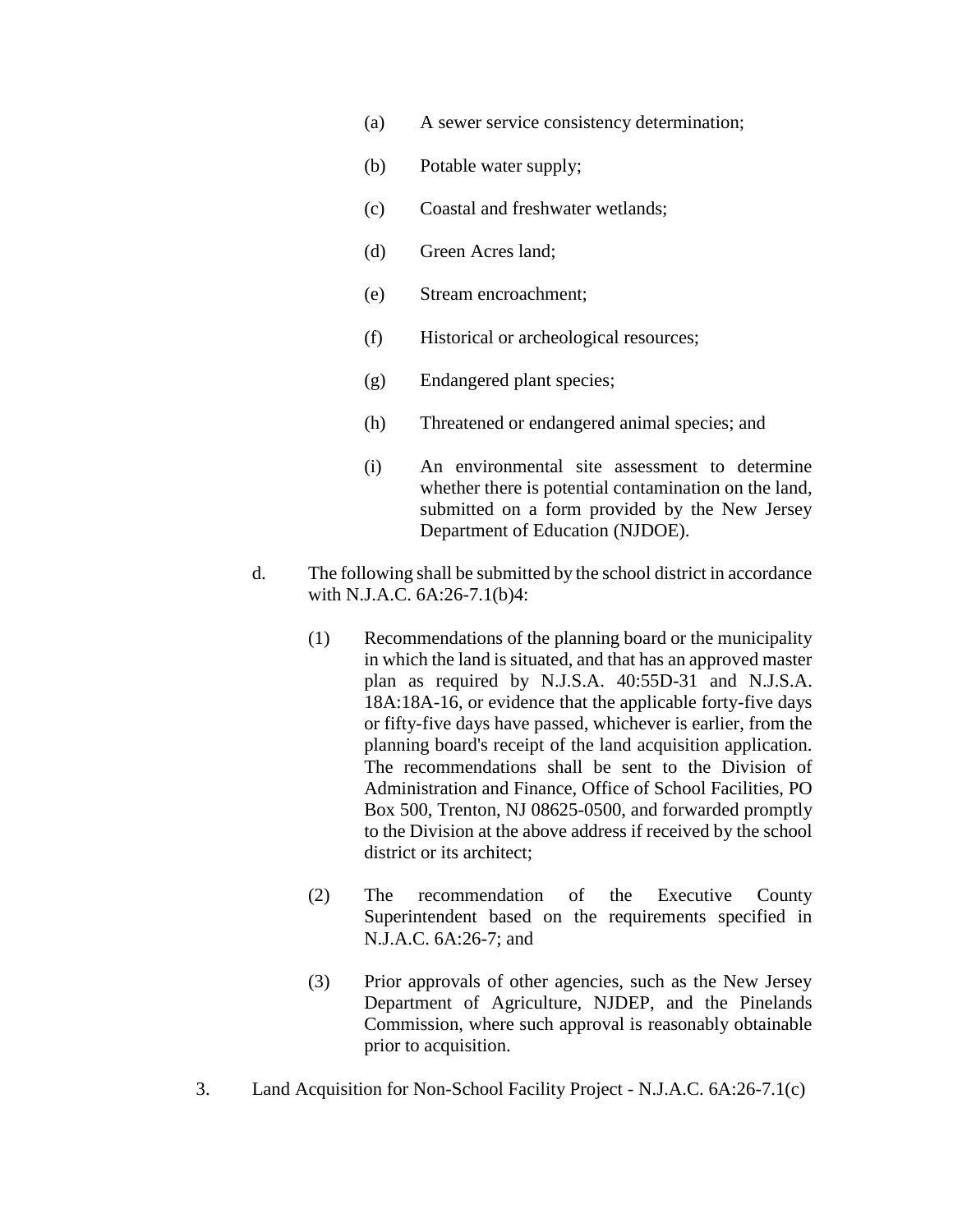- a. A school district that intends to acquire land not in connection with a school facilities project shall submit all of the information required under N.J.A.C. 6A:26-7.1(b) except N.J.A.C. 6A:26-7.1(b)1.ii and N.J.A.C. 6A:26-7.1(b)1.iii, and shall further be excepted from the requirements of N.J.A.C. 6A:26-7.1(d) and N.J.A.C. 6A:26-7.1(e). If the school district later intends to change the use of the land and use as a school site, the school district shall be required to submit all of the information required under N.J.A.C. 6A:26-7.1 and the aforementioned exceptions shall no longer apply.
- 4. School Site Size N.J.A.C. 6A:26-7.1(d)

School site sizes shall be directly related to the acreage required for the structures and activities to be situated thereon. Except where specifically noted for multiple or shared use, the acreage shall be considered for single use.

5. School Site Size Requirements - N.J.A.C. 6A:26-7.1(e)

All school sites require sufficient acreage for the following:

- a. The placement of the school facility;
- b. Expansion of the building to its maximum potential enrollment;
- c. The placement of all other structures such as greenhouses, storage buildings, school bus maintenance buildings or garages, and any other above or below ground structure, which is to be placed thereon;
- d. Multi-purpose physical education and, for preschool through grade five school facilities, a playground required to support the achievement of the New Jersey Student Learning Standards as defined by the number of physical education teaching stations applicable to the school facility pursuant to the facilities efficiency standards and the approved programmatic model;
- e. Disabled-accessible pedestrian walkways, roadways, and parking areas on which people and vehicles access the building;
- f. Public and service access roads onto the site including, where warranted, a one-way school bus road of thirty foot width and a twoway road of thirty-six foot width; a school bus drop-off area; and eighteen foot wide posted fire lanes for fire apparatus; and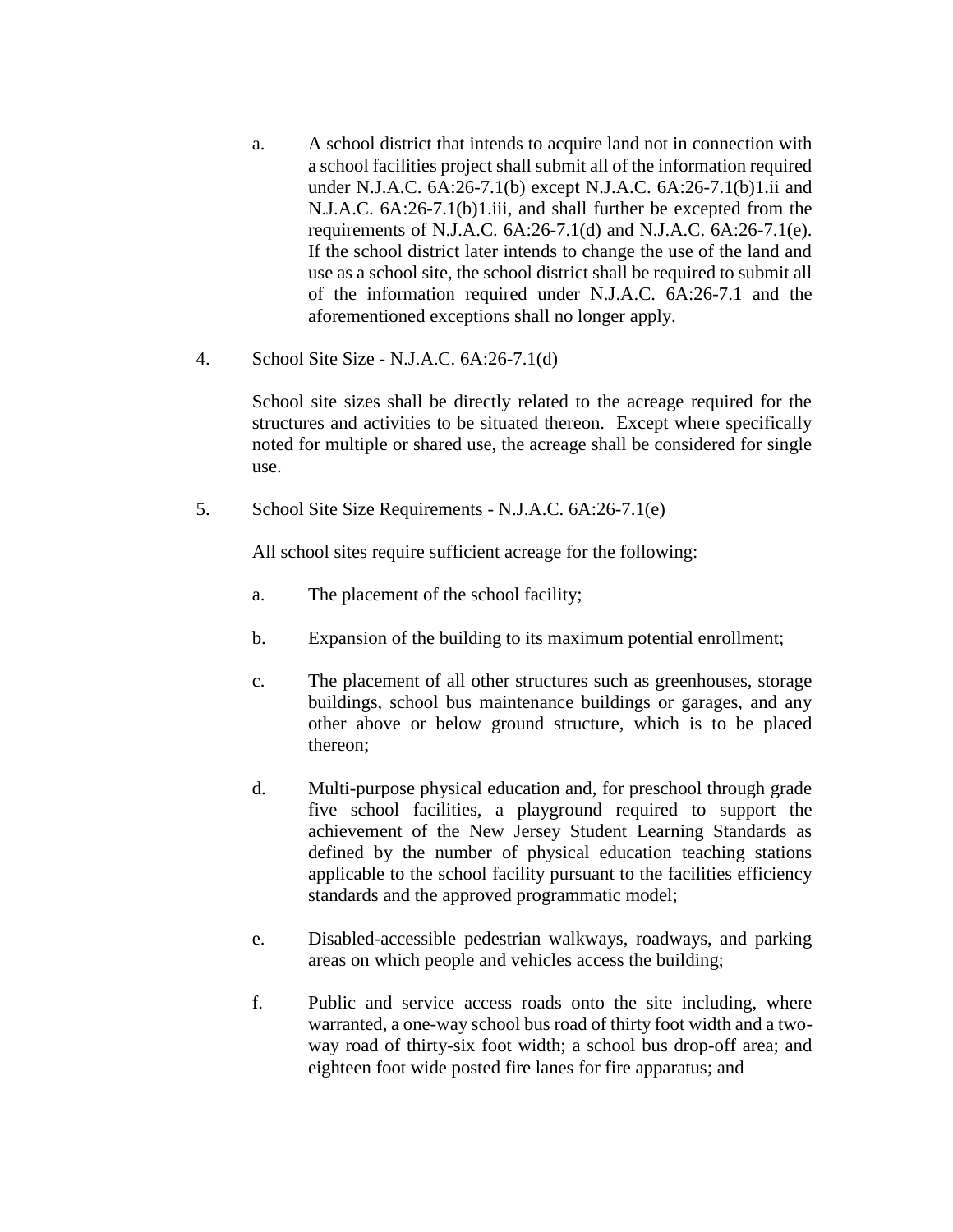- g. A thirty-foot wide access around the entire building.
- 6. Land owned by the Board of Education that does not meet the standards of N.J.A.C. 6A:26-7.1 may be supplemented by adjacent municipally owned land if it is formally leased on a long-term basis to the Board for exclusive use during school hours and there are no deed restrictions that prohibit school district use.
- 7. The Division's approval shall remain effective for three years, after which time Division approval shall again be required to be obtained prior to acquiring land.
- C. Approval of the Acquisition of Land in Certain School Districts Under the Development Authority's Auspices - N.J.A.C. 6A:26-7.2
	- 1. The Development Authority may acquire land on behalf of a school district eligible for one hundred percent State support of final eligible costs for school facilities projects that are consistent with the school district's approved LRFP. For such school districts, the NJDOE shall require submission of all information set forth in N.J.A.C. 6A:26-7.1(b) to demonstrate compliance with N.J.A.C. 6A:26-7.1. The Development Authority may submit the required information on behalf of such school districts.
- D. Approval for the Acquisition of Existing Facilities N.J.A.C. 6A:26-7.3
	- 1. The Board planning to acquire an existing facility through purchase, gift, lease, or otherwise shall comply with all procedures and rules pertaining to the appropriation and use of capital funds as required by N.J.S.A. 18A:20- 4 and 4.2. The school district shall also have the facility approved in accordance with N.J.A.C. 6A:26-3, which applies to the acquisition of a school site and for the construction of a new facility.
	- 2. Facilities to be procured for temporary use shall comply with N.J.A.C. 6A:26-8 if subject to educational-adequacy review pursuant to N.J.A.C. 6A:26-5.4(c) because the facilities will house students.

Issued: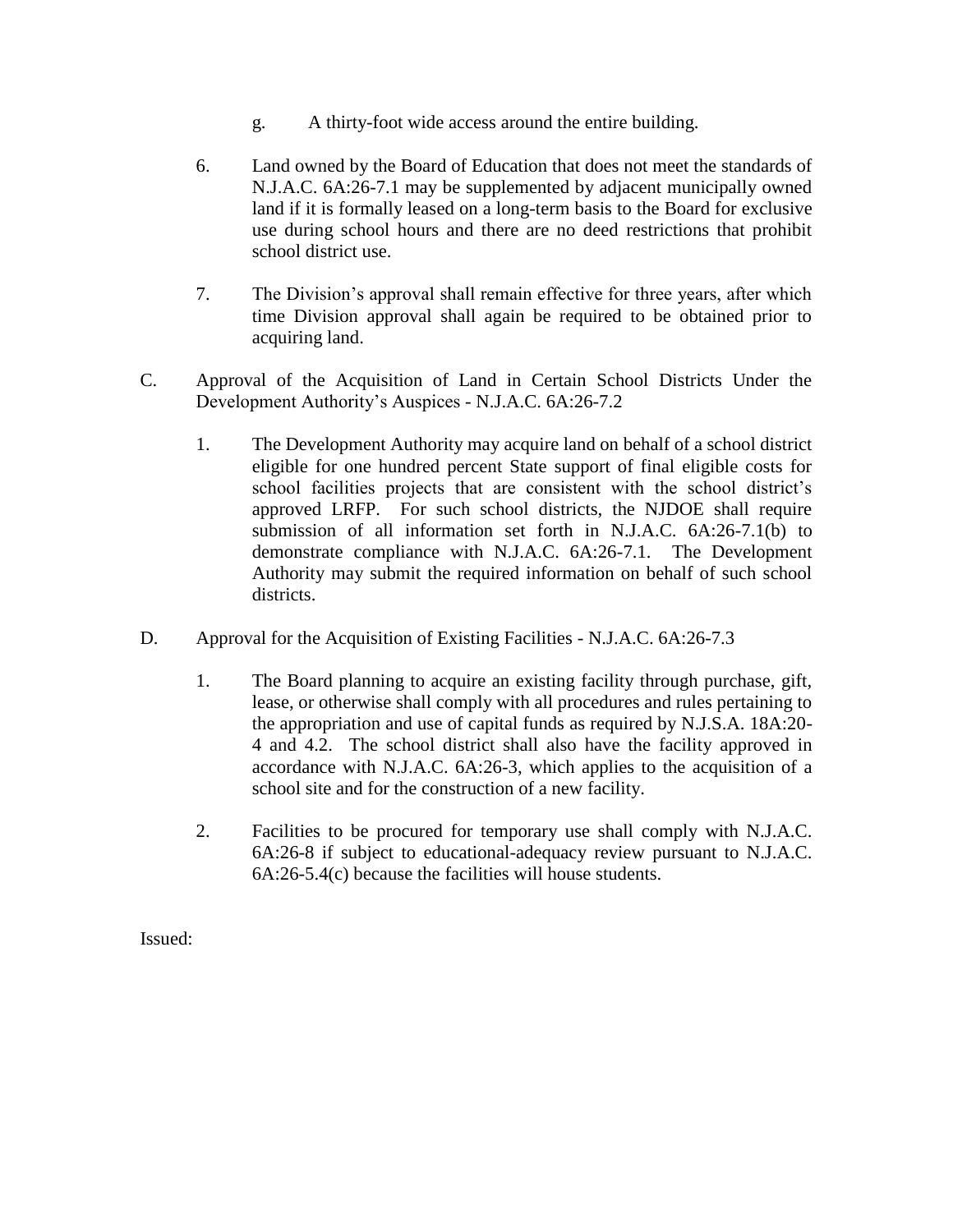## R 7300.2 DISPOSITION OF LAND

The Board of Education by a recorded roll call majority vote of its full membership may dispose, by sale or otherwise, of any lands or any rights or interest therein, owned by it, which cease to be suitable or convenient for the use for which they were acquired or which are no longer needed for school purposes, whether acquired through purchase or through condemnation proceedings and the purchaser shall acquire title free from any use of purpose for which it may have been acquired by the Board in accordance with N.J.S.A. 18A:20-5 through 18A:20-7, N.J.A.C. 6A:26-7.4, and Policy 7100.

A. Written Request for Approval for Disposal – N.J.A.C. 6A:26-7.4(a)

The district shall make to the Division of Administration and Finance (Division) a written request for school district-owned land to be altered or disposed of through sale, transfer, or exchange of all or part of the total acreage, including rights or interest therein and/or improvements thereon, such as facilities, if applicable.

- 1. The district will send a copy of the request to the Executive County Superintendent who shall make recommendations to the Division. The Executive County Superintendent shall provide a copy of the recommendations to the Board.
- 2. The request shall indicate whether the district intends to convey the site, rights, or interest therein, and/or improvements thereon, under an exception to the public sale requirements of N.J.S.A. 18A:20**-**6.
- 3. The request shall indicate whether the school district intends to convey the site, rights, or interest therein, and/or improvements thereon that had been conveyed to the school district from the New Jersey Schools Development Authority (Development Authority) or funded in whole or in part by the State share under Educational Facilities Construction and Financing Act (EFCFA).
- 4. If the land, rights, or interest therein, and/or improvements thereon have been conveyed to the school district from the Development Authority, the request shall provide evidence acceptable to the New Jersey Department of Education that the property has not reverted to the Development Authority as authorized under N.J.A.C. 19:34-3.6.
- 5. If a school district seeks to dispose of land, rights, or interest therein, and/or improvements thereon funded in part with debt service aid pursuant to N.J.S.A. 18A:7G-9 or 10, and the land and/or improvements are either not needed or not being used for the purposes for which the bonds were issued, any proceeds from the disposal shall be used by the school district first to reduce the outstanding principal amount at the earliest call date or to annually reduce the debt service principal payments. The Board may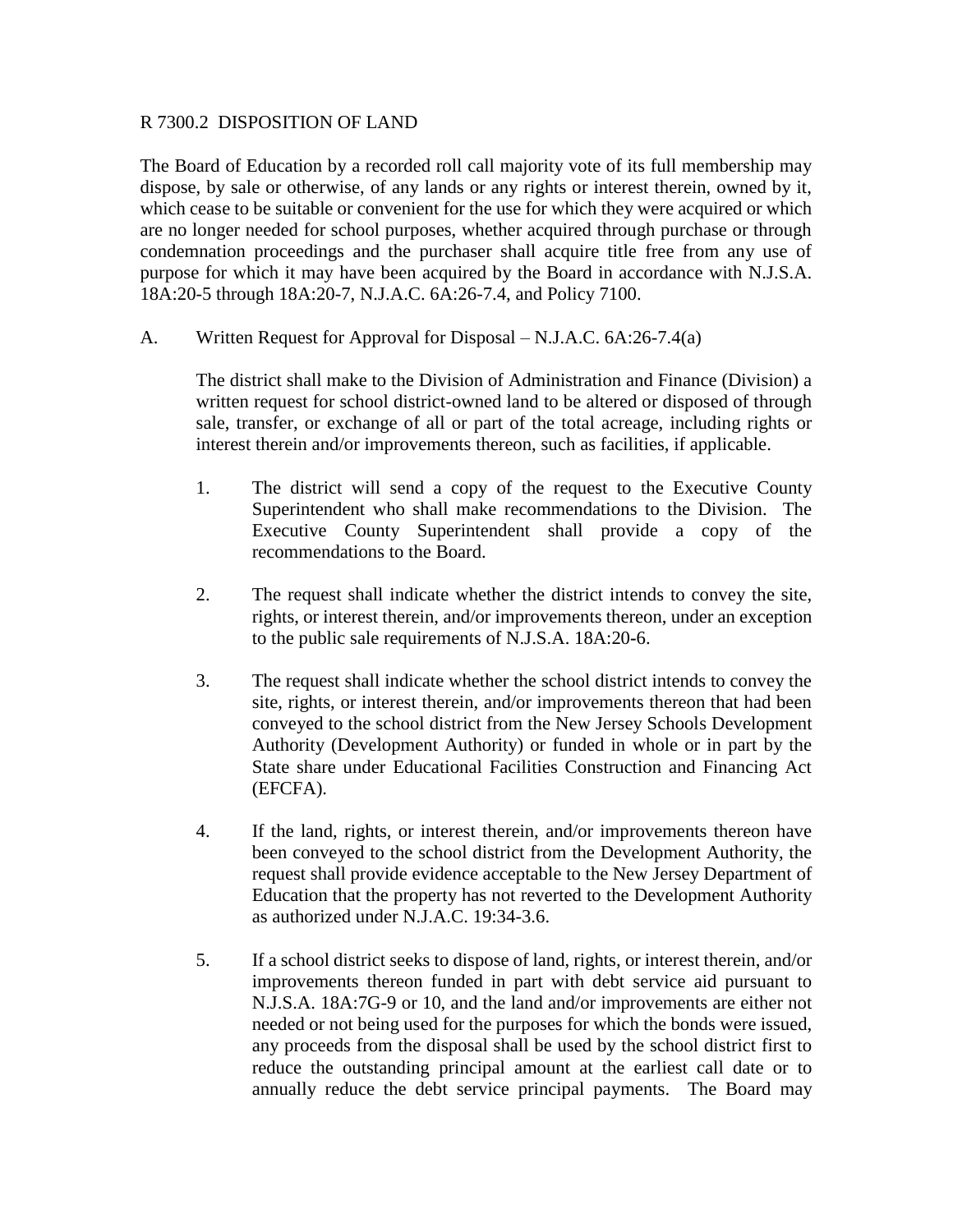request approval from the Commissioner to apply the proceeds over the term of the outstanding debt or by some other distribution mechanism if, for example, it is beneficial to stabilizing the school district's debt service tax levy.

B. Disposal **–** N.J.A.C. 6A:26-7.4(b)

The Division shall determine whether the disposal is consistent with the district's approved Long-Range Facilities Plan (LRFP) or has a negative impact on the educational adequacy of an individual site.

C. Notification of Approval – N.J.A.C. 6A:26-7.4(c)

The Division shall notify the school district of its approval or disapproval and send a copy to the Executive County Superintendent. If the disposal includes a site, rights, or interest therein and/or improvements thereon conveyed to the school district from the Development Authority, is funded in whole or in part by State share under EFCFA, or is in a school district that is required to use the Development Authority, the Division shall also notify the Development Authority.

D. Sale at Public Sale; Exceptions – N.J.S.A. 18A:20-6

Any lands, rights, or interests therein sold by the Board, except lands conveyed as part of a lease purchase agreement pursuant to N.J.S.A. 18A:20-4.2(f), shall be sold at public sale, to the highest bidder, after advertisement of the sale in a newspaper published in the district, or if none is published therein, then in a newspaper circulating in the district, in which the same is situated, at least once a week for two weeks prior to the sale, unless:

- 1. The same are sold to the State, or a political division thereof, in which case they may be sold at private sale without advertisement; or
- 2. The sale or other disposition thereof in some other manner is provided for in N.J.S.A. 18A.
- E. Sales at Fixed Minimum Prices N.J.S.A. 18A:20-7
	- 1. In the case of public sales the Board may by resolution fix a minimum price with or without the reservation of the right, upon the completion of said public sale, to accept or reject the highest bid made, a statement whereof shall be included in the advertisement of sale of the lands and given as public notice at the time of the sale. The Board may by resolution provide without fixing a minimum price, that upon the completion of the public sale, the Board may accept or reject the highest bid received. If the Board fails to accept or reject the highest bid by the second regular Board meeting following the sale, the bid will be deemed to have been rejected.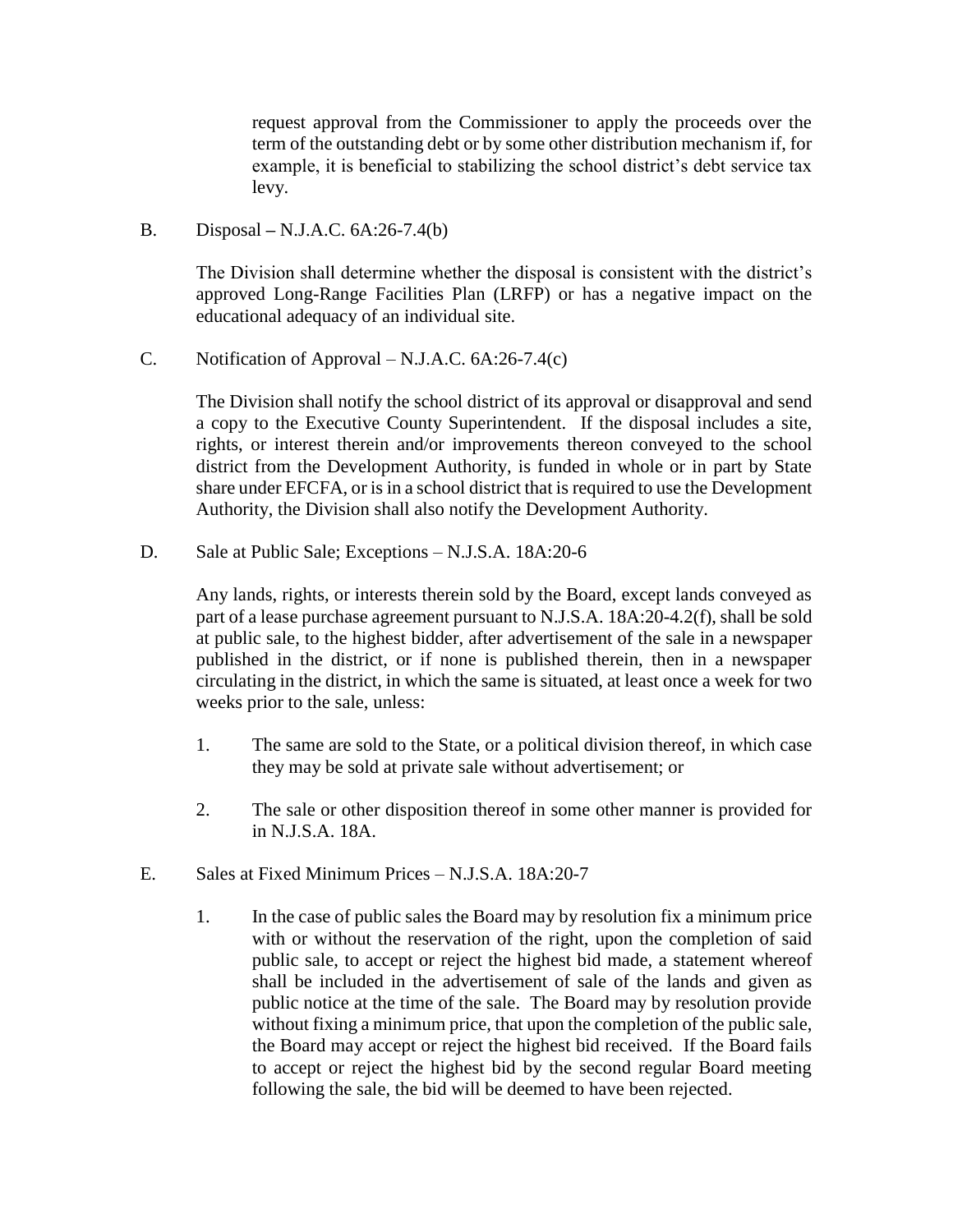- 2. If no bid is received or if the bids that are received are rejected by the Board in the public interest, the Board may enter into negotiations with any interested party or parties for the sale or other disposal of the property, but shall offer a bidder a hearing upon the bidder's request before entering into such negotiations.
- 3. The acceptance or rejection of a negotiated price shall be by the affirmative votes of a majority of the full number of Board members at a regularly scheduled meeting.
- F. Sewer Lines N.J.A.C. 6A:26-7.4(d)

The district may convey and transfer, without consideration, its right, title, and interest in and to any trunk or other sewer lines to a municipality, without requiring approval from the Division.

Issued: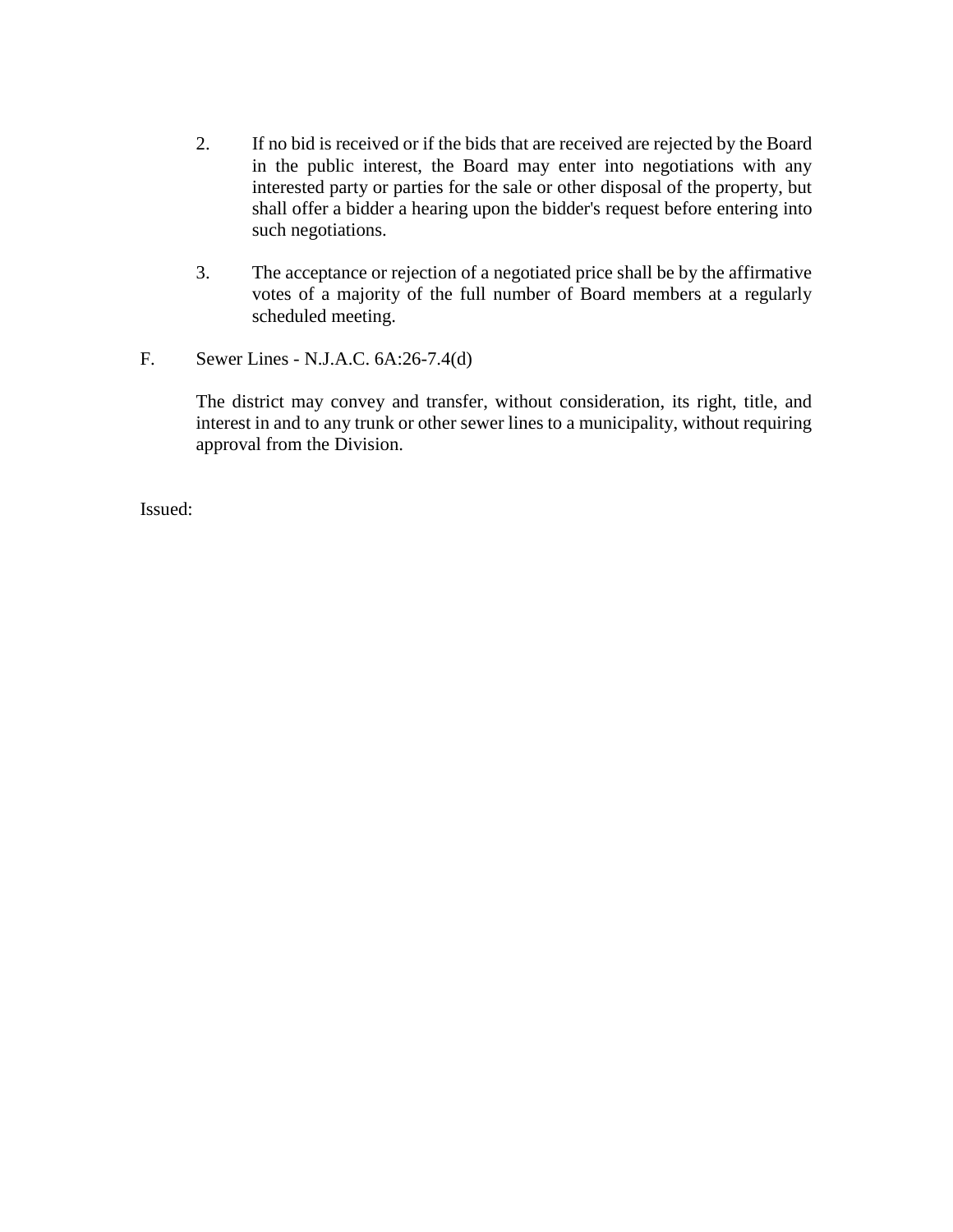# R 7300.3 DISPOSITION OF PERSONAL PROPERTY

# A. Definitions

- 1. "Personal property" means all Board of Education property other than real property as defined in Regulation 7300.2 and Federal property as defined in Regulation 7300.4.
- 2. "Excess property" means personal property that is no longer needed and is not required as a trade-in on a replacement purchase.
- B. Master List of Excess Property
	- 1. Upon request of the School Business Administrator/Board Secretary or designee, a Principal or other administrator will compile a list of excess property in a school district building or program at the close of a school year.
	- 2. The School Business Administrator/Board Secretary will receive lists prepared in accordance with paragraph B.1. and will maintain a master, district-wide list of excess property.
	- 3. A Principal or other administrator may request transfer of excess property by submitting a request to the School Business Administrator/Board Secretary.
	- 4. An item transferred to another location in the school district will be removed from the district-wide list of excess property.
	- 5. An item of personal property that has remained on the district-wide master list of excess property may be disposed of in accordance with Policy 7300 and this Regulation.
- C. Disposal at Public Sale N.J.S.A. 18A:18A-45

The Board may, by resolution and by sealed bid or public auction, authorize the sale of its personal property not needed for school purposes.

- 1. If the estimated fair value of the property to be sold exceeds fifteen percent of the bid threshold in any one sale and it is neither livestock nor perishable goods, it shall be sold at public sale to the highest bidder.
- 2. Notice of the date, time and place of the public sale, together with a description of the items to be sold and the conditions of sale, shall be published once in the official newspaper.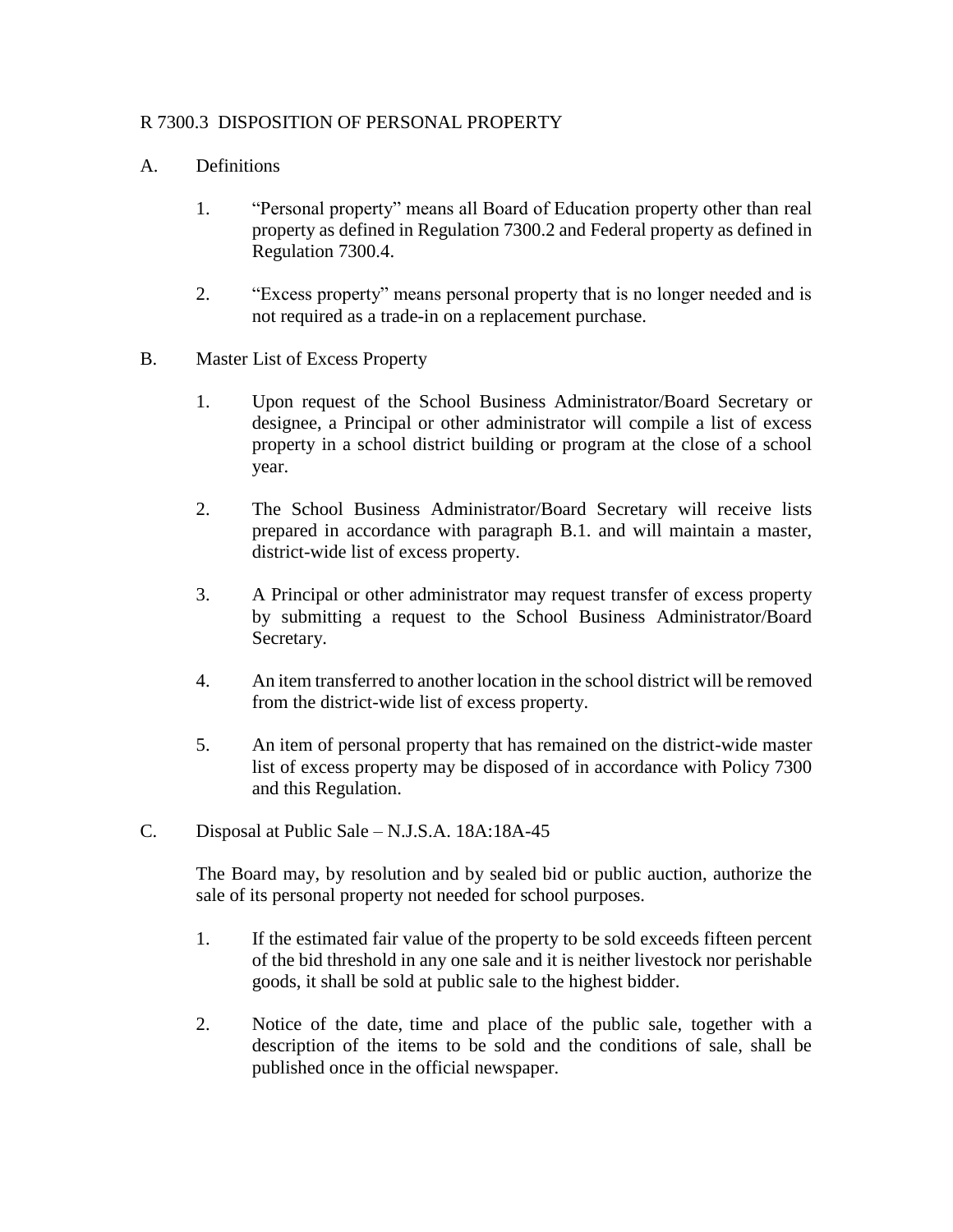Such sale shall be held not less than seven nor more than fourteen days after the publication of the notice thereof.

- 3. Personal property may be sold to the United States, the State of New Jersey, another Board of Education, any body politic, any foreign nation which has diplomatic relations with the United States, or any governmental unit in these United States by private sale without advertising for bids.
- 4. If no bids are received the property may then be sold at private sale without further publication or notice thereof, but in no event at less than the estimated fair value; or the Board may if it so elects, reoffer the property at public sale.

As used herein, "estimated fair value" means the market value of the property between a willing seller and a willing buyer less the cost to the Board to continue storage or maintenance of any personal property not needed for school purposes to be sold pursuant to N.J.S.A. 18A:18A-45.

- 5. The Board may reject all bids if it determines such rejection to be in the public interest.
	- a. In any case in which the Board has rejected all bids, it may readvertise such personal property for a subsequent public sale.
	- b. If it elects to reject all bids at a second public sale, pursuant to N.J.S.A. 18A:18A-45, it may then sell such personal property without further publication or notice thereof at private sale, provided that in no event shall the negotiated price at private sale be less than the highest price of any bid rejected at the preceding two public sales and provided further that in no event shall the terms or conditions of sale be changed or amended.
- 6. If the estimated fair value of the property to be sold does not exceed the applicable bid threshold established pursuant to section C.1. above in any one sale or is either livestock or perishable goods, it may be sold at private sale without advertising for bids.
- 7. Notwithstanding the provisions of N.J.S.A. 18A:18A-45 and this Regulation, by resolution of the Board, the purchasing agent may include the sale of personal property no longer needed for school purposes as part of specifications to offset the price of a new purchase.
- D. Discarding of Textbooks N.J.S.A. 18A:34-3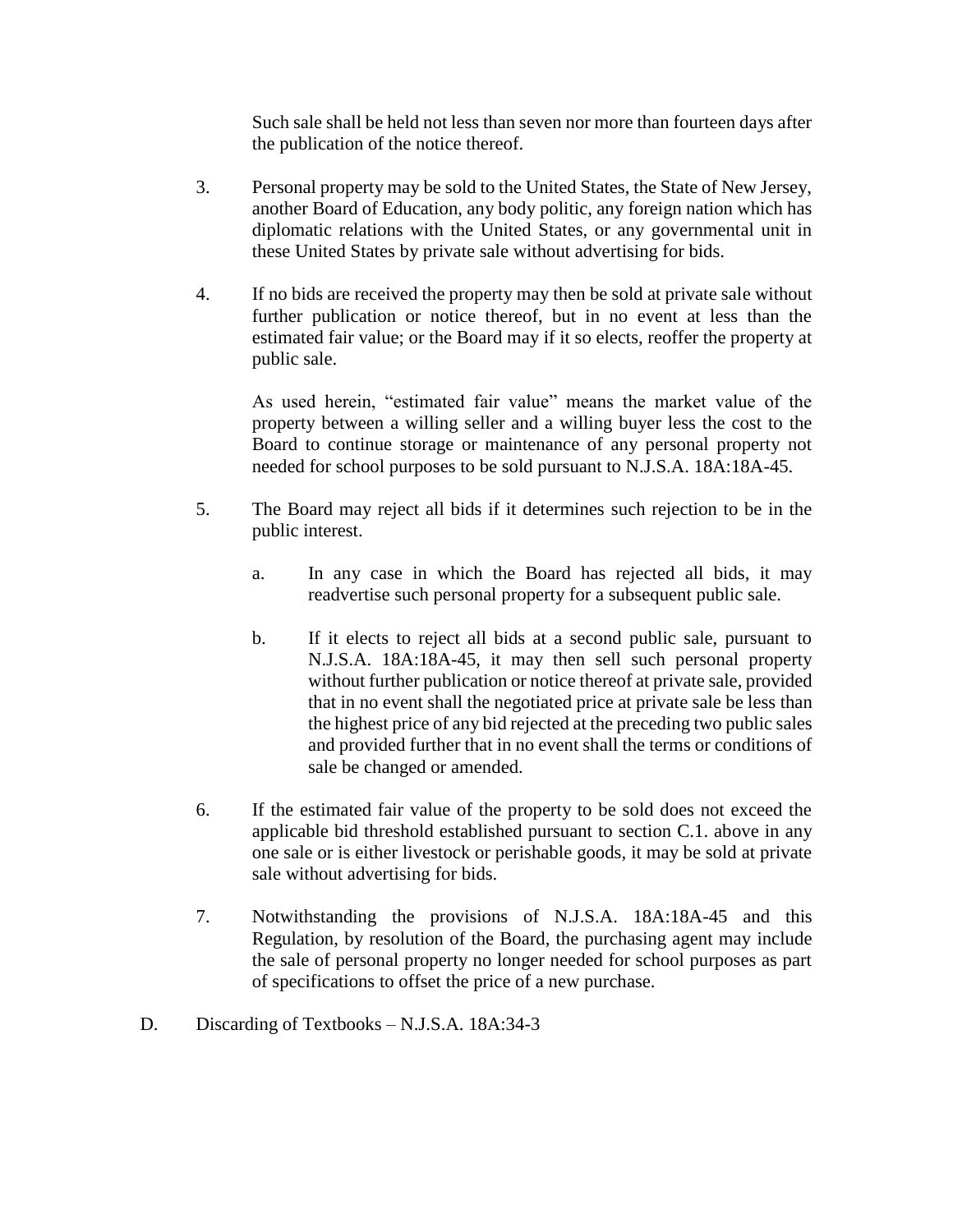- 1. Prior to discarding textbooks, the School Business Administrator/Board Secretary or designee shall notify the New Jersey Department of Education (NJDOE) of any textbooks the school district intends to discard.
- 2. In accordance with the provisions of N.J.S.A. 18A:34-3, the NJDOE shall within fourteen days of receiving notification from the school district of the intent to dispose of textbooks, list the textbooks in a textbook database.
- 3. The School Business Administrator/Board Secretary or designee shall retain the textbooks to be discarded for a period of one hundred and twenty days after the district has notified the NJDOE.
- E. Scrap and Waste Property
	- 1. In the event no bids are received for personal property or the personal property is not sold at public or private sales pursuant to N.J.S.A. 18A:18A-45, the Board may declare the personal property as scrap or waste and dispose of it locally.
	- 2. Personal property declared scrap or waste with no recyclable or usable value may be discarded.
	- 3. Personal property declared scrap or waste may not be given or sold to employees, private citizens, local governments, non-profit organizations, etc.
- F. Board of Education Approval
	- 1. The Board of Education will approve, by resolution of the Board, the negotiated price of personal property offered at private sale and any personal property declared scrap or waste.

Issued: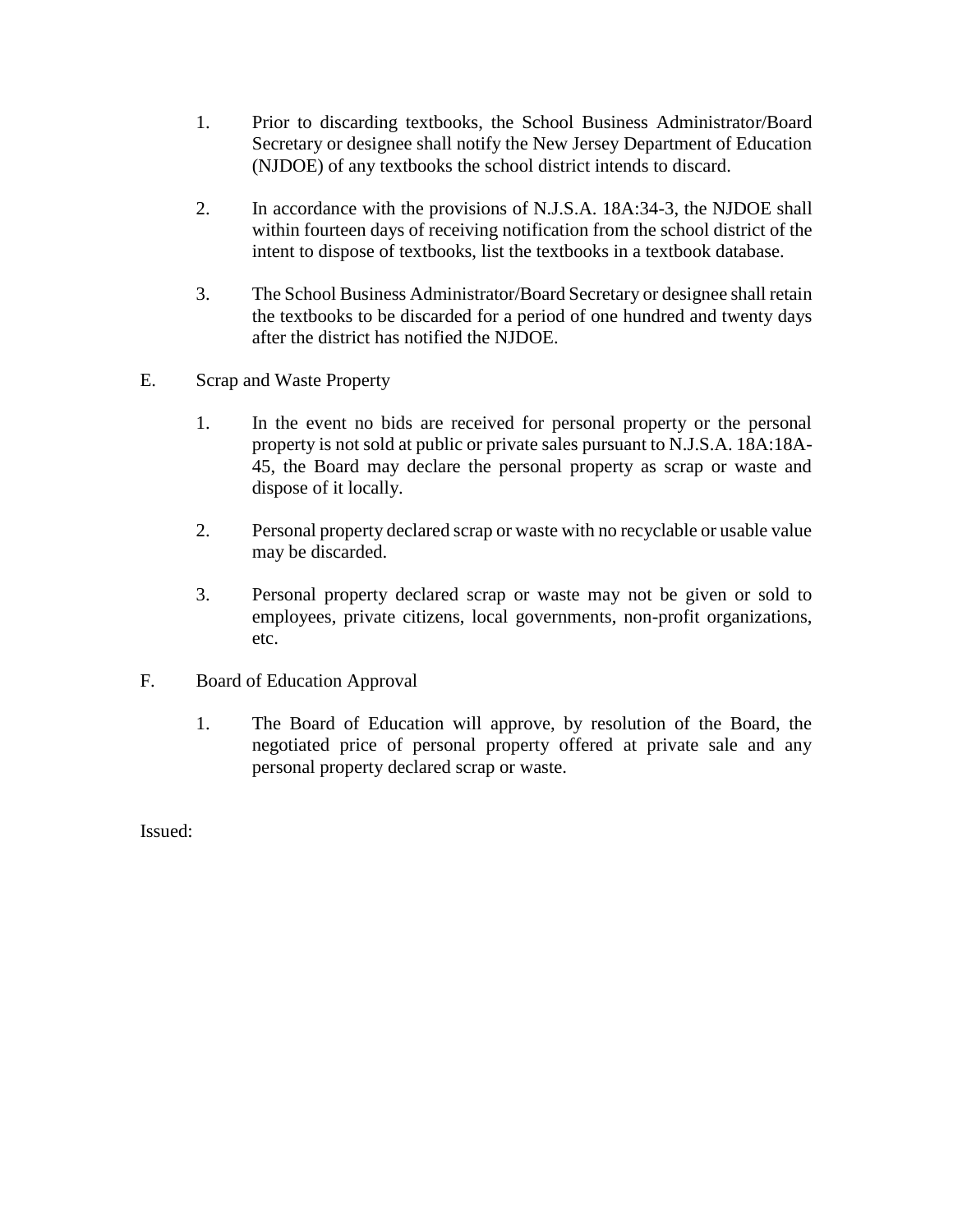# R 7300.4 DISPOSITION OF FEDERAL PROPERTY

## A. Definitions

- 1. "Awarding agency" means with respect to this Regulation and a Federal grant, the Federal agency awarding the grant.
- 2. "Uniform Grant Guidance" means a set of Federal grant regulations that combines several previous Federal cost principles, administrative requirements, and audit requirement circulars into a single, comprehensive document.
- 3. "Federal property" means all equipment, supplies, or real property purchased with Federal grant funds.
- 4. "Equipment" means tangible personal property (including information technology systems) having a useful life of more than one year and a perunit acquisition cost which equals or exceeds the lesser of the capitalization level established by the non-Federal entity for financial statement purposes, or \$5,000, as defined in the Uniform Grant Guidance – 2 CFR Part 200.
- 5. "Real property" means land, including land improvements structures and appurtenances thereto, but excludes moveable machinery and equipment, as defined in the Uniform Grant Guidance – 2 CFR Part 200.
- 6. "Supplies" means all tangible personal property other than those described in "Equipment", as defined in the Uniform Grant Guidance – 2 CFR Part 200.
- 7. "Federal property no longer needed" for the purposes of this Regulation means property acquired under a Federal award that is no longer needed for the original project or program or for other activities currently or previously supported by a Federal awarding agency, except as otherwise provided in Federal statutes, regulations, or Federal awarding agency disposition instructions.

# B. Periodic Review

- 1. The School Business Administrator/Board Secretary will compile a list of physical inventory of Federal property in the district. This physical inventory must be taken and the results reconciled with the property records at least once every two years.
- 2. A list of Federal property no longer needed will be periodically distributed to all school facilities in the district.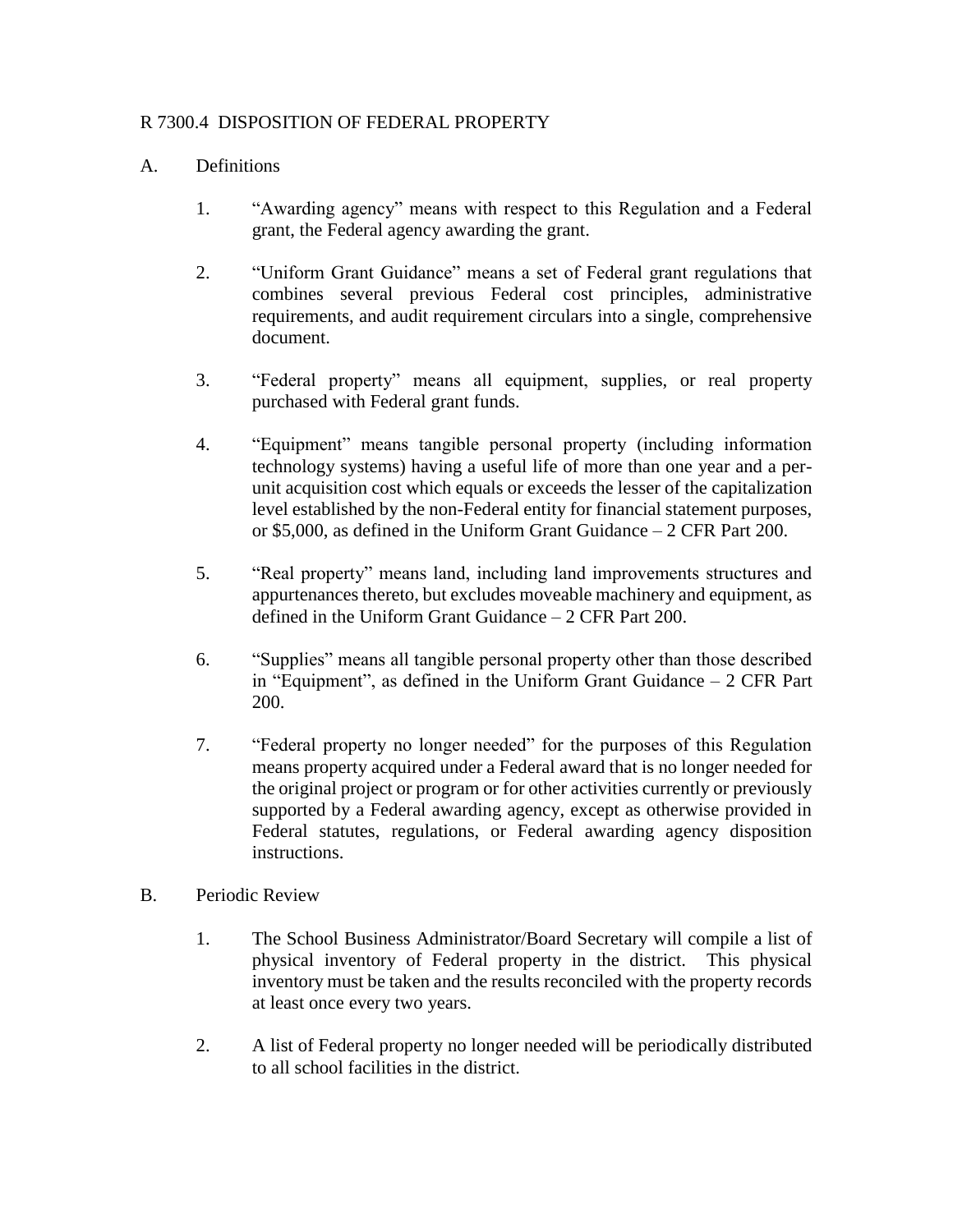- 3. Any school may request to transfer Federal property to a currently or previously funded Federal project or arrange a shared-time use with other such projects.
- 4. Federal property no longer needed in the school district will be considered for disposition.
- C. Disposition of Federal Property Equipment
	- 1. The School Business Administrator/Board Secretary will request disposition instructions from the awarding agency for Federal equipment no longer needed.
		- a. If the awarding agency fails to provide requested disposition instructions within one hundred and twenty days, items of Federal equipment with a current per-unit fair**-**market value in excess of \$5,000 may be retained or sold by the school district. If the equipment is sold by the school district, the awarding agency is entitled to proceeds in accordance with 2 CFR 200.313(e)(2).
		- b. Federal equipment no longer needed with a current per**-**unit fairmarket value of \$5,000 or less may be retained, sold, or otherwise disposed of with no further obligation to the awarding agency.
	- 2. If the awarding agency fails to provide disposition instructions, the sale of Federal equipment no longer needed will be sold and/or disposed of in accordance with the provisions of N.J.S.A. 18A:18A-45 and Regulation 7300.3.
- D. Disposal of Federal Property Supplies
	- 1. Title to supplies will vest in the school district upon acquisition.
	- 2. If there is a residual inventory of unused supplies exceeding \$5,000 in total aggregate value upon termination or completion of the project or program, and the supplies are not needed for any other Federal award, the school district shall retain the supplies for use on other activities or sell them, but must in either case, compensate the awarding agency for its share. The amount of compensation shall be computed in the same manner as for Federal equipment in accordance with 2 CFR 200.313(e)(2).
- E. Disposal of Federal Property Real Property
	- 1. The School Business Administrator/Board Secretary or designee shall request disposition instructions from the United States Department of